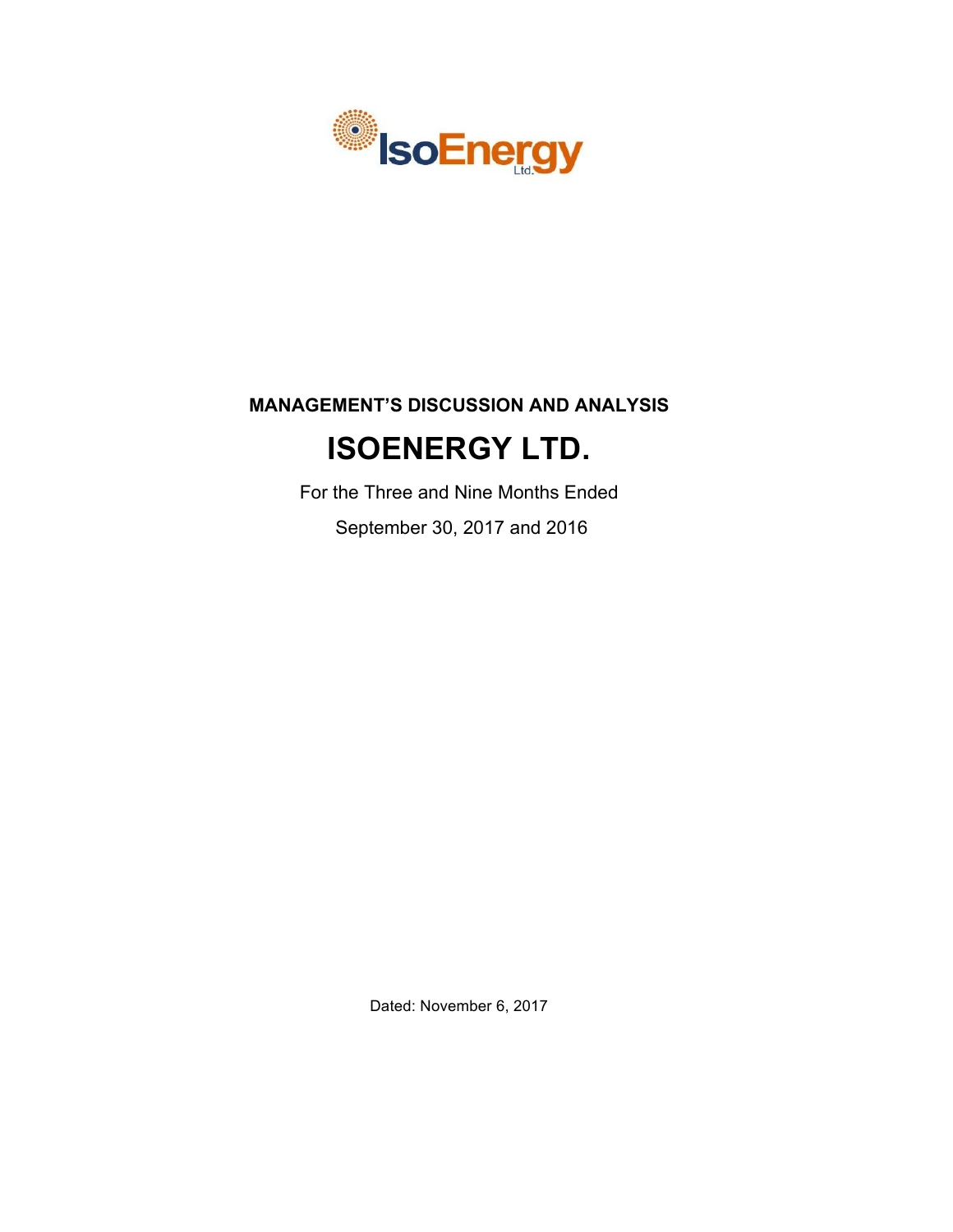# **GENERAL**

This management's discussion and analysis ("**MD&A**") is management's interpretation of the results and financial condition of IsoEnergy Ltd. ("**Iso**" or the "**Company**") for the three and nine months ended September 30, 2017 and 2016 and includes events up to the date of this MD&A. This discussion should be read in conjunction with the unaudited condensed consolidated interim financial statements for the three and nine months ended September 30, 2017 and 2016 and the notes thereto (together, the "**Interim Financial Statements**") and other corporate filings, including the audited financial statements for the period ended December 31, 2016 (the "**Annual Financial Statements**"), all of which are available under the Company's profile on SEDAR at www.sedar.com. All dollar figures stated herein are expressed in Canadian dollars, unless otherwise specified. This MD&A contains forward-looking information. Please see "Note Regarding Forward-Looking Information" for a discussion of the risks, uncertainties and assumptions used to develop the Company's forward-looking information.

### **Financial Statements**

Management is responsible for the Interim Financial Statements referred to in this MD&A. The Audit Committee of the Company's Board of Directors has been delegated the responsibility to review and approve the Interim Financial Statements and MD&A.

The Interim Financial Statements have been prepared in accordance with IAS 34, Interim Financial Reporting, and should be read in conjunction with Iso's Annual Financial Statements, which have also been prepared in accordance with International Financial Reporting Standards ("**IFRS**") as issued by the International Accounting Standards Board ("**IASB**"). Based on the nature of the Company's activities, both presentation and functional currency is Canadian dollars.

The Company's Interim Financial Statements have been prepared using IFRS applicable to a going concern, which assumes that the Company will be able to realize its assets and discharge its liabilities in the normal course of business for the foreseeable future. The ability of the Company to continue as a going concern is dependent on its ability to obtain financing and achieve future profitable operations.

# **Technical Information**

All scientific and technical information herein has been reviewed and approved by Mr. Steve Blower, P.Geo., Vice President – Exploration for Iso. Mr. Blower is a qualified person for the purposes of National Instrument 43-101 *Standards of Disclosure for Mineral Projects ("***NI 43-101***")*. For additional information regarding the Company's Radio project and Thorburn Lake project, including its quality assurance and quality control procedures, please see the technical report entitled "Technical Report for the Radio Project, Northern Saskatchewan" dated effective August 19, 2016 and the technical report entitled "Technical Report for the Thorburn Lake Project, Northern Saskatchewan" dated effective September 26, 2016, respectively, in each case, on the Company's profile at [www.sedar.com](http://www.sedar.com). Mr. Blower has verified the sampling, analytical, and test data underlying the information or opinions contained herein by reviewing original data certificates or reviewing the data collection protocols.

The historical mineral resource estimate in respect of the Mountain Lake project referred to below, was reported in the technical report entitled "Mountain Lake Property, Nunavut" and dated February 15, 2005. This resource is a historical estimate and a qualified person has not done sufficient work to classify the historical estimate as current mineral resources. As a result, the historical estimate is not being treated as a current mineral resource. However, the Company believes that the historical estimate is relevant and reliable, as it was prepared by a "qualified person" (as defined in NI 43-101) with significant experience with the project, using methods that were standard in the industry.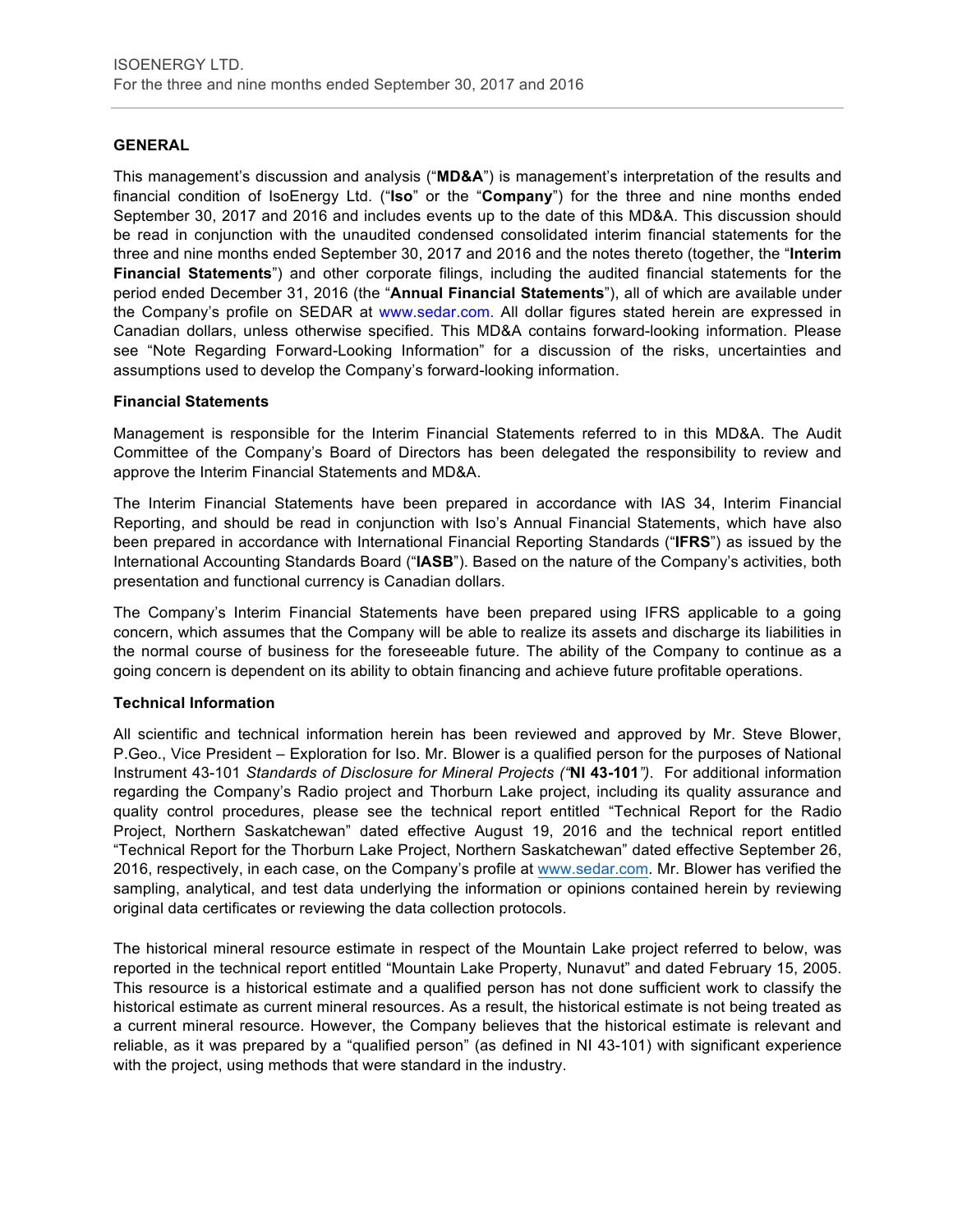The historical estimate was prepared with the polygonal method using only intervals greater than 0.1%  $U_3O_8$  with a vertical thickness of at least 1.0 metre. Polygon sides were determined by drawing lines perpendicular to, and one half the distance to each adjacent drill hole. Estimated uranium was then obtained by multiplying the polygon areas by their thickness, a specific gravity of 2.5, and the grade of the drill hole interval. The mineral resource was classified as inferred.

In order to upgrade or verify the historical estimate as a current mineral resource estimate, the Company anticipates that it will need to incorporate the drilling data collected by Triex Minerals Corp. and Pitchstone Exploration Ltd. between 2006 and 2008. The historical resource uses the "inferred mineral resource" category set out in section 1.2 of NI 43-101. There are no more recent estimates available to the Company.

# **BACKGROUND**

### **Overview**

The principal business activity of Iso is the acquisition and exploration of uranium mineral properties, principally in the Athabasca Basin of Saskatchewan. Iso's principal assets are: (i) a 100% interest in the Radio Project (subject to a 2% net smelter return royalty and 2% gross overriding royalty), Saskatchewan; (ii) a 100% interest in the Thorburn Lake Project (subject to a 1% net smelter return royalty and a 10% carried interest which can be reduced to 1% at the holder's option upon completion of a bankable feasibility study), Saskatchewan; (iii) a 100% interest, in each of the Madison, 2Z, Carlson Creek and North Thorburn properties, Saskatchewan; (iv) a 100% interest in the Mountain Lake property, Nunavut; and (v) a 100% interest in the Geiger property, Saskatchewan. Figure 1 below sets forth the location of the Company's properties in Saskatchewan.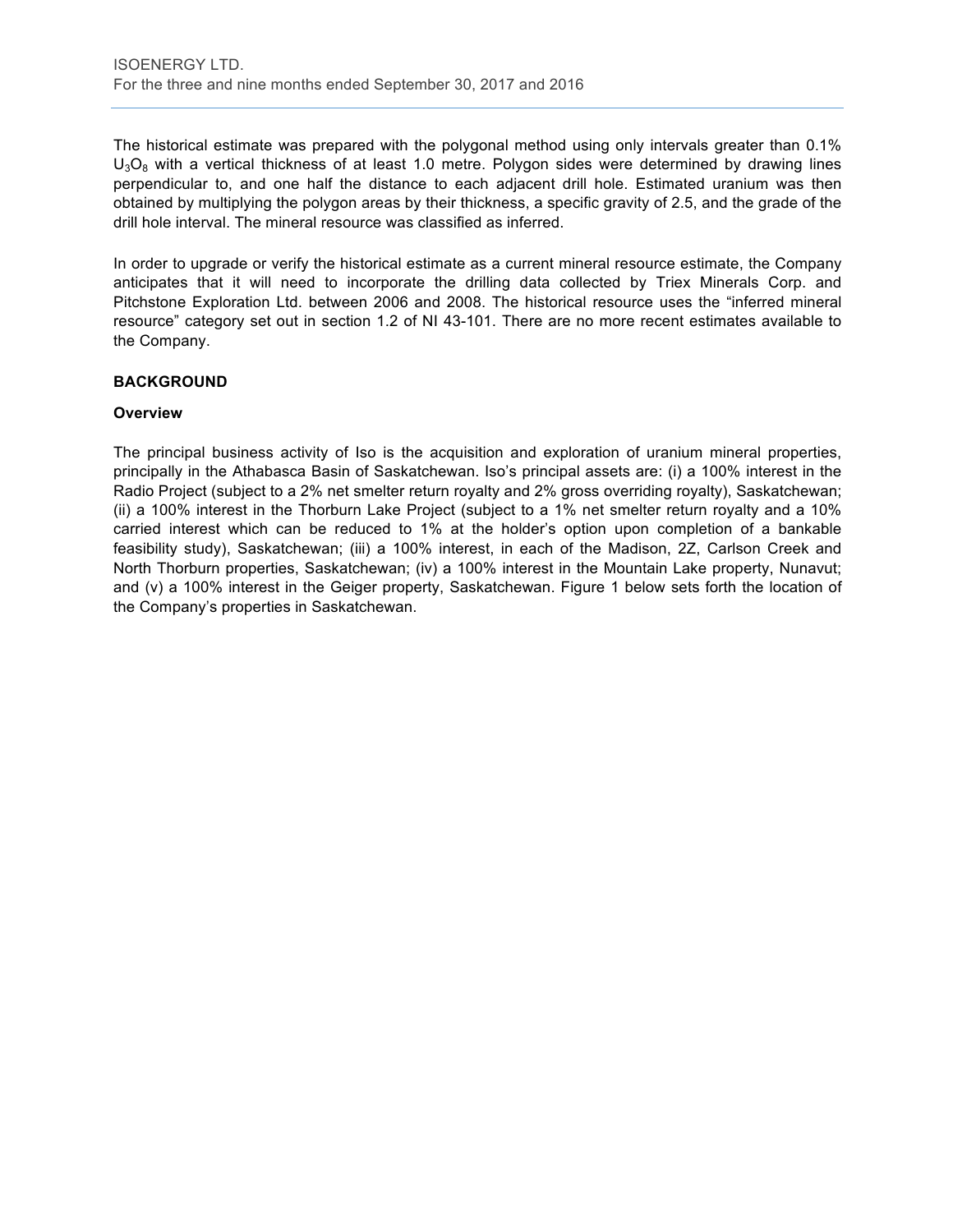# Figure 1 – Property Location Map



# **History**

Iso is the product of an amalgamation completed on October 12, 2016 between a company also called "IsoEnergy Ltd" ("**Old Iso**") and 1089338 B.C. Ltd. (then a wholly-owned subsidiary of NexGen Energy Ltd.), pursuant to section 269 of the British Columbia *Business Corporations Act* (the "**Old Iso Merger**"). Old Iso was incorporated on February 2, 2016 under the *Business Corporations Act* (British Columbia) as a wholly-owned subsidiary of NexGen Energy Ltd. ("**NexGen**") to acquire certain exploration assets of NexGen.

NexGen is a Canadian based uranium exploration company focused on the advancement of its Rook 1 Project in the Athabasca Basin, Saskatchewan. NexGen's common shares are listed and posted for trading on the Toronto Stock Exchange and NYSE American LLC. As of the date hereof, NexGen held 63.94% of the outstanding Iso common shares.

Pursuant to the Old Iso Merger, each outstanding common share of Old Iso was exchanged for one common share of the amalgamated entity, namely Iso or the Company, which had the same business and capital structure as Old Iso. Pursuant to the Old Iso Merger, NexGen was issued one common share of the amalgamated entity in exchange for its one common share of 1089338 B.C. Ltd.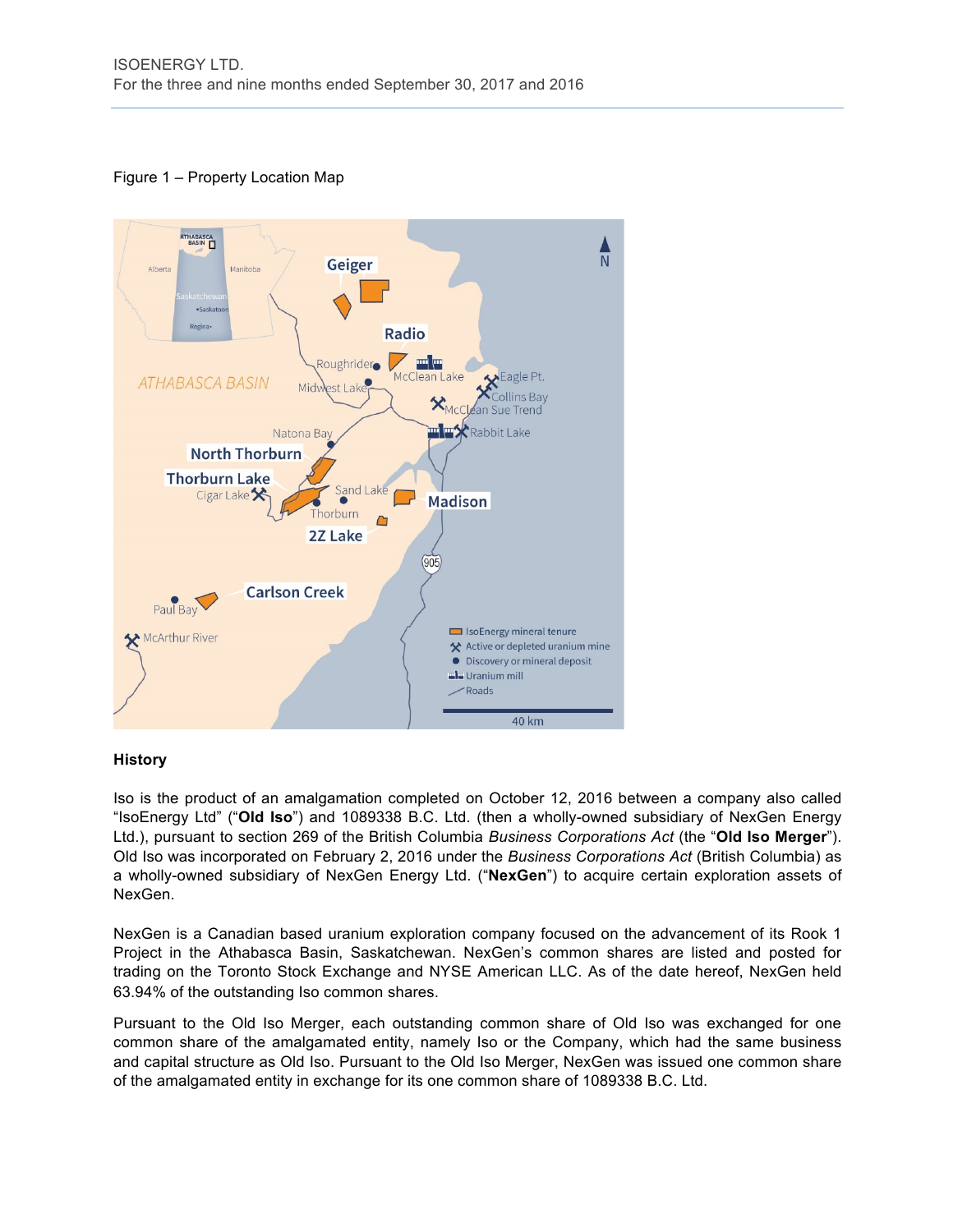Prior to the Iso Merger, and pursuant to a transfer agreement between Old Iso and NexGen, Old Iso acquired all of NexGen's interest in the Radio Project (including by way of assignment, the Radio Option Agreement (as defined below)), the Thorburn Lake Project and the Madison, 2Z and Carlson Creek properties, all early stage exploration properties located in the Athabasca Basin, Saskatchewan, effective June 17, 2016, (collectively, the "**Transferred Property Interests**"). As consideration for the Transferred Property Interests, Old Iso issued 29 million common shares to NexGen at a price of \$1.00 per common share.

In addition, on June 30, 2016 Old Iso acquired the North Thorburn property in exchange for one million common shares at a price of \$1.00 per common share and a cash payment of \$100,000.

In the period from incorporation to approximately August 15, 2016, pending completion of the brokered and non-brokered private placements, NexGen financed Old Iso's operational expenses. As of August 15, 2016, approximately \$458,400 was owing by Old Iso to NexGen in that regard. On August 16, 2016, NexGen converted \$450,000 of the amount owing by Old Iso to NexGen into 450,000 common shares at a price of \$1.00 per share.

On October 13, 2016, Airesurf Network Holdings Inc. ("**Airesurf**") and 2532314 Ontario Ltd., a whollyowned subsidiary of the Company incorporated for the purpose of this transaction with Airesurf, amalgamated under the Ontario *Business Corporations Act* to form IsoOre Ltd., a wholly-owned subsidiary of the Company (the "**Airesurf Transaction**").

Both the Airesurf Transaction and the Old Iso Merger were part of a series of transactions completed in connection with the Company's application to list its common shares on the TSX Venture Exchange (the "**TSXV**").

On October 19, 2016, Iso was listed on the TSXV as a Tier 2 Mining Issuer.

In February 2017, the Company also acquired the Mountain Lake uranium deposit in the Hornby Bay Basin, Nunavut. The property consists of five claims totaling 5,625 hectares and was acquired by staking. Mountain Lake is located 100 kilometres southwest of the coastal community of Kugluktuk. The property contains a historical inferred mineral resource estimate of 8.2 million pounds  $U_3O_8$  with an average grade of 0.23%  $U_3O_8$  contained in 1.6 million tonnes of mineralization.

On May 26, 2017, the Company completed a private placement of 999,999 flow-through common shares at a price of \$1.10 per share, raising aggregate gross proceeds of \$1,099,999.

#### **OVERALL PERFORMANCE**

#### **General**

In the nine months ended September 30, 2017 the Company carried out exploration work on some of its properties in the Athabasca Basin as discussed below.

As an exploration stage company, Iso does not have revenues and is expected to generate operating losses. As at September 30, 2017, the Company had cash of \$4,158,496, an accumulated deficit of \$4,631,374 and working capital (defined as current assets less accounts payable and accrued liabilities) of \$3,966,605.

The Interim Financial Statements do not include any adjustments relating to the recoverability and classification of recorded asset amounts and classification of liabilities that might be necessary should the Company be unable to continue as a going concern.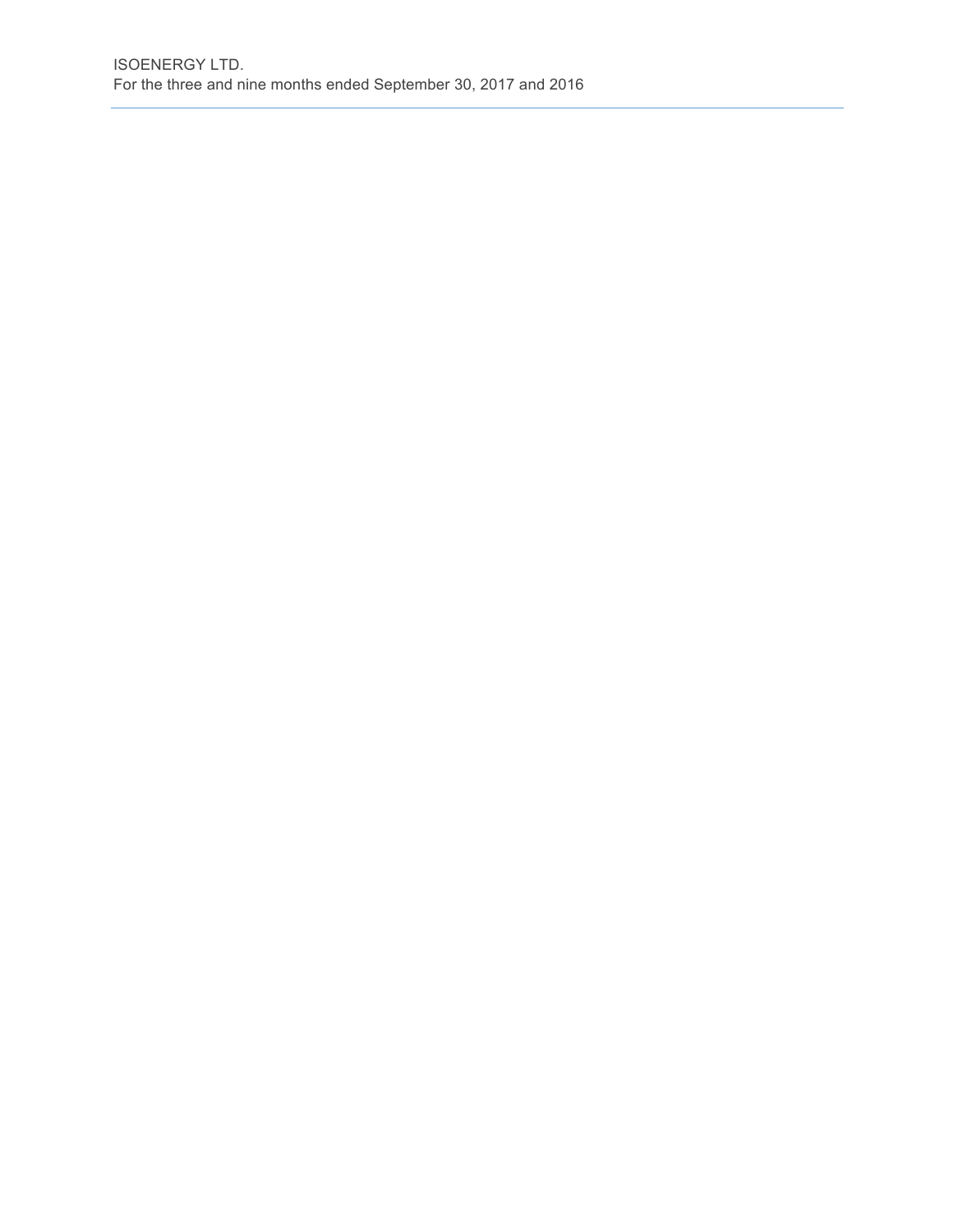# **Recent Developments**

On July 26, 2017, Iso began trading on the OTCQX under the symbol "ISENF".

On July 5, 2017, the Company acquired 100% of the Radio property in exchange for 3,000,000 common shares in the Company. The Company previously had the right to earn a 70% right, title and interest in the Radio property upon incurring \$10,000,000 of expenditures on the Radio Project by July 5, 2017.

On August 8, 2017, Iso acquired a 100% interest in three mineral claims constituting the 4,188 hectare Geiger Property in the Eastern Athabasca Basin of Saskatchewan from Cameco Corporation, AREVA Resources Canada Inc. and JCU (Canada) Exploration Company, Limited in exchange for an aggregate of 1,000,000 common shares in the Company and a cash payment of \$100,000.

The Geiger property is located adjacent to the Wollaston-Mudjatik transition zone - a major crustal suture in the eastern Athabasca Basin. Sandstone cover at the Geiger property is relatively thin and ranges between 101 metres and 358metres in previous drilling. A total of 56 historic drill holes have been completed at Geiger along 20 kilometres of graphitic conductors. High grade basement hosted uranium mineralization is present on the Geiger property. Drill hole HL-50 intersected 2.74%  $U_3O_8$  over 1.2 metres in the basement on the H11 South conductor. Follow-up efforts were focused primarily on locating mineralization at the sub-Athabasca unconformity. Consequently, opportunities for additional basement hosted mineralization proximal to HL-50 are considered excellent. Additionally, drill hole HL-48 intersected 0.18%  $U_3O_8$  over 0.6 metres above the unconformity along the H11 North conductor. Numerous untested gaps up to 1,000 metres long are present on the majority of the conductors on the property.

#### **Industry and Economic Factors that May Affect the Business**

The business of mining for minerals involves a high degree of risk. Iso is an exploration company and is subject to risks and challenges similar to companies in a comparable stage and industry. These risks include, but are not limited to, the challenges of securing adequate capital, exploration, development and operational risks inherent in the mining industry; changes in government policies and regulations; the ability to obtain the necessary permitting; as well as global economic and uranium price volatility; all of which are uncertain.

The underlying value of the Company's exploration and evaluation assets is dependent upon the existence and economic recovery of mineral reserves and is subject to, but not limited to, the risks and challenges identified above. Changes in future conditions could require material write-downs of the carrying value of the Company's exploration and evaluation assets.

In particular, the Company does not generate revenue. As a result, Iso continues to be dependent on third party financing to continue exploration activities on the Company's properties. Accordingly, the Company's future performance will be most affected by its access to financing, whether debt, equity or other means. Access to such financing, in turn, is affected by general economic conditions, the price of uranium, exploration risks and the other factors described in the section entitled "Risk Factors" in the Company's MD&A for the period ended December 31, 2016.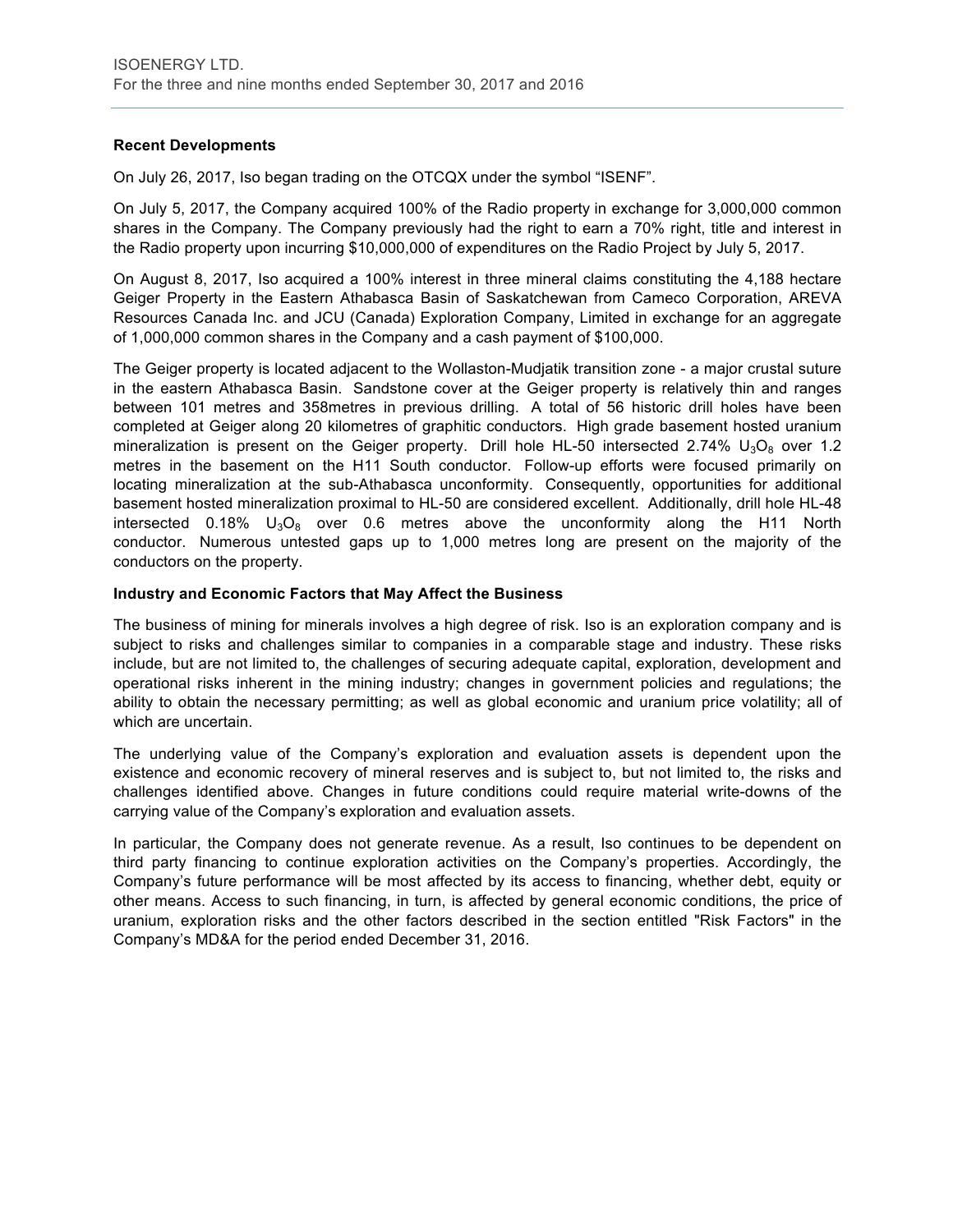# **SELECTED FINANCIAL INFORMATION**

The following financial data is derived from the Interim Financial Statements and should be read in conjunction with Iso's audited Annual Financial Statements.

|                                                                                    | For the three months ended<br>September 30 |                    |    |            |        | For the nine months ended<br>September 30 |      |            |  |
|------------------------------------------------------------------------------------|--------------------------------------------|--------------------|----|------------|--------|-------------------------------------------|------|------------|--|
|                                                                                    |                                            | 2017               |    | 2016       |        | 2017                                      | 2016 |            |  |
| Share-based compensation<br>Administrative salaries, contract and<br>director fees | \$                                         | 259,821<br>172,592 | \$ | 189,651    | \$     | 840,758<br>536,373                        | \$   | 277,895    |  |
| Investor relations                                                                 |                                            | 39,378             |    |            |        | 150,734                                   |      |            |  |
| Office and administrative                                                          |                                            | 35,902             |    | 18,885     |        | 112,407                                   |      | 46,590     |  |
| Professional and consultant fees                                                   |                                            | 173,224            |    | 261,211    |        | 287,851                                   |      | 275,117    |  |
| Travel                                                                             |                                            | 16,624             |    | 13,370     |        | 136,189                                   |      | 45,700     |  |
| Public company costs                                                               |                                            | 29,499             |    | 10,000     | 60,696 |                                           |      | 10,000     |  |
| Employee relocation expense                                                        |                                            |                    |    | 8,578      |        |                                           |      | 72,658     |  |
| <b>Exploration costs</b>                                                           |                                            | 10                 |    |            |        | 301                                       |      |            |  |
| Interest income                                                                    |                                            | (14, 183)          |    |            |        | (14, 629)                                 |      |            |  |
| Loss from operations                                                               |                                            | (712, 867)         |    | (501,695)  |        | (2, 110, 680)                             |      | (727,960)  |  |
| Deferred income tax recovery                                                       |                                            | 95,885             |    | 72,199     |        | 24,610                                    |      | 72,199     |  |
| Loss and comprehensive loss                                                        | \$                                         | (616, 982)         | \$ | (429, 496) | \$     | (2,086,070)                               | \$   | (655, 761) |  |
| Loss per common share - basic<br>and diluted                                       | \$                                         | (0.01)             | \$ | (0.01)     | \$     | (0.05)                                    | \$   | (0.04)     |  |
| Weighted average number of<br>common shares outstanding -<br>basic and diluted     |                                            | 45,511,097         |    | 35,963,392 |        | 42,689,225                                |      | 15,397,102 |  |

#### **Nine Months Ended September 30, 2017 vs the period from February 2 to September 30, 2016**

During the nine months ended September 30, 2017 the Company recorded a loss of \$2,086,070 compared to \$655,761 in the period from February 2 (incorporation) to September 30, 2016 (the "**September 2016 comparative period"**). The loss was higher in the nine months ended September 30, 2017 due primarily to stock-based compensation expenses of \$840,758 incurred in the nine months ended September 30, 2017 compared to nil in the September 2016 comparative period as well as an overall increased level of activity given that the Company had only commenced exploration activities during the September 2016 quarter.

Share-based compensation charged to the statement of loss and comprehensive loss was \$840,758 in the nine months ended September 30, 2017. The first stock options were granted in October 2016 and therefore there is no stock-based compensation expense in the September 2016 comparative period. The stock-based compensation expense is a non-cash charge calculated using the graded vesting method of the Black-Scholes values. Stock options granted to directors and employees vest over two years with the corresponding share-based compensation expense being recognized over this period. Variances in share-based compensation expense are expected from period to period depending on many factors, including whether options are granted in a period and whether options have fully vested or have been cancelled in a period. During the nine months ended September 30, 2017, 300,000 stock options were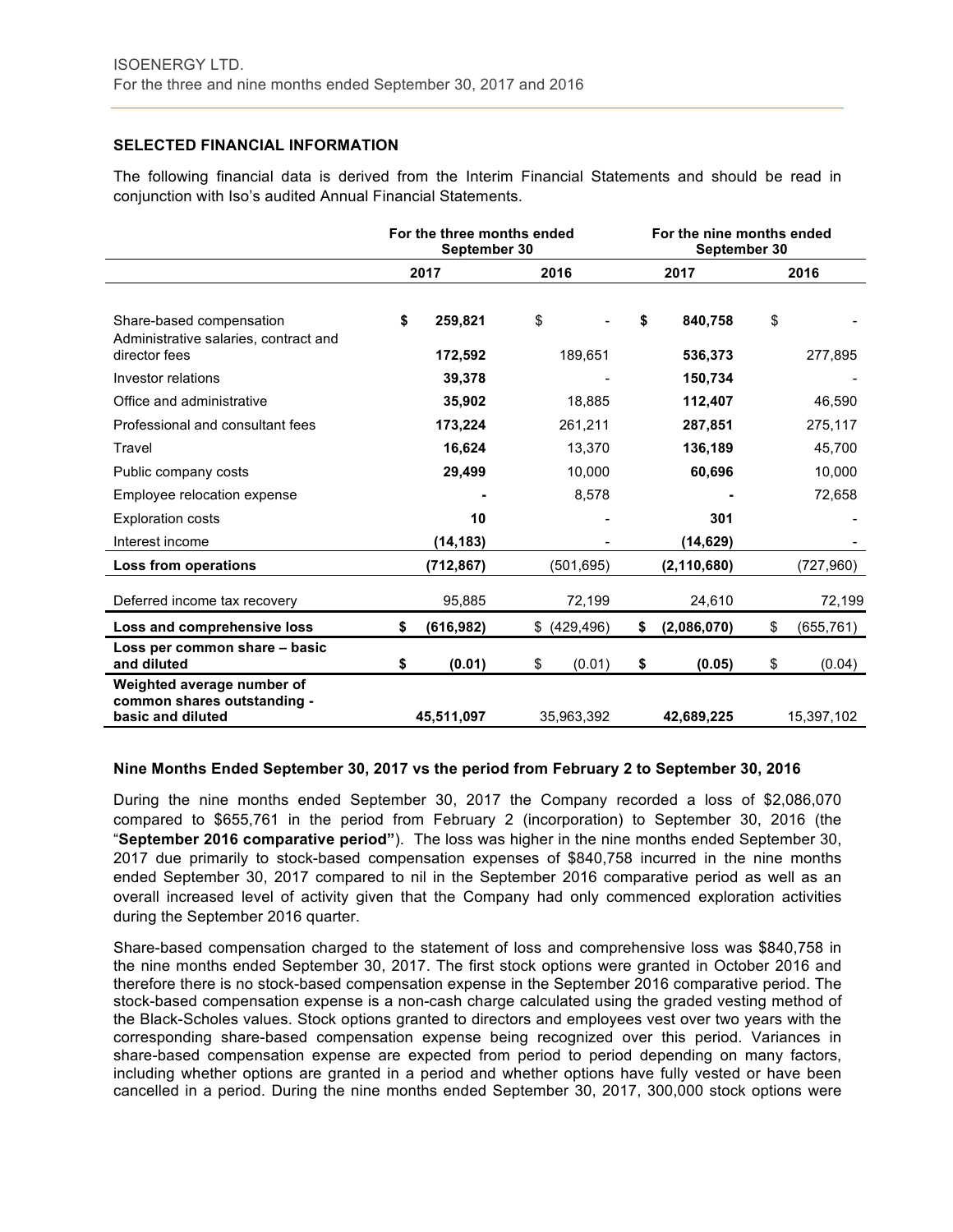granted with a weighted average fair value per option of \$0.68. As at the date hereof, there is an aggregate of 4,075,000 options outstanding, of which 2,649,999 have vested.

Administrative salaries, contractor and directors' fees were \$536,373 for the nine months ended September 30, 2017 compared to \$277,895 in the September 2016 comparative period as employees were not hired until July 2016 and director compensation only began in the third quarter of 2016.

Investor relations expenses were \$150,734 for the nine months ended September 30, 2017 and related primarily to costs incurred in dealing with existing and potential shareholders. The Company did not become a reporting issuer until October 2016 and therefore investor relations expenses in the September 2016 comparative period were nil.

Office and administrative expenses were \$112,407 for the nine months ended September 30, 2017 compared to \$46,590 in the September, 2016 comparative period and consisted of office rent and other general administrative costs. Office rent was \$52,536 in the nine months ended September 30, 2017 compared to \$23,282 in the September 30, 2016 comparative period. Other general administrative expenses included communication, professional membership dues, bank charges and staff training. As stated above, the relative increase is due to the fact that the Company's operations did not commence until July 2016.

Professional fees were \$287,851 for the nine months ended September 30, 2017 and consisted of legal, technical and accounting fees compared to \$275,117 for the September 30, 2016 comparative period. Professional fees for the September 2016 comparative period related primarily to legal and accounting fees for the Company's application to list its common shares on the TSXV and the completion of the Airesurf Transaction. Professional fees incurred in the nine-months ended September 30, 2017 included technical and legal fees related to the Company's business development activities, as well as accounting and tax fees related to regulatory filings and general legal fees.

Travel expenses were \$136,189 for the nine months ended September 30, 2017 and related to business development and general corporate activities. In the September 30, 2016 comparative period travel expenses were \$45,700 and related to general corporate travel for marketing private placements and business development activities.

Public company costs were \$60,696 for the nine months ended September 30, 2017 and consist primarily of costs associated with the Company's continuous disclosure obligations, listing fees, transfer agent costs, press releases and other shareholder communication. The Company was not a public company as at September 30, 2016, however in the September 30, 2016 comparative period it incurred \$10,000 of listings fees in preparation of becoming a reporting issuer.

The Company recorded interest income of \$14,629 in the nine months ended September 30, 2017 earned on cash balances. Cash balances were higher in 2017 due to funds raised late in 2016 and early 2017.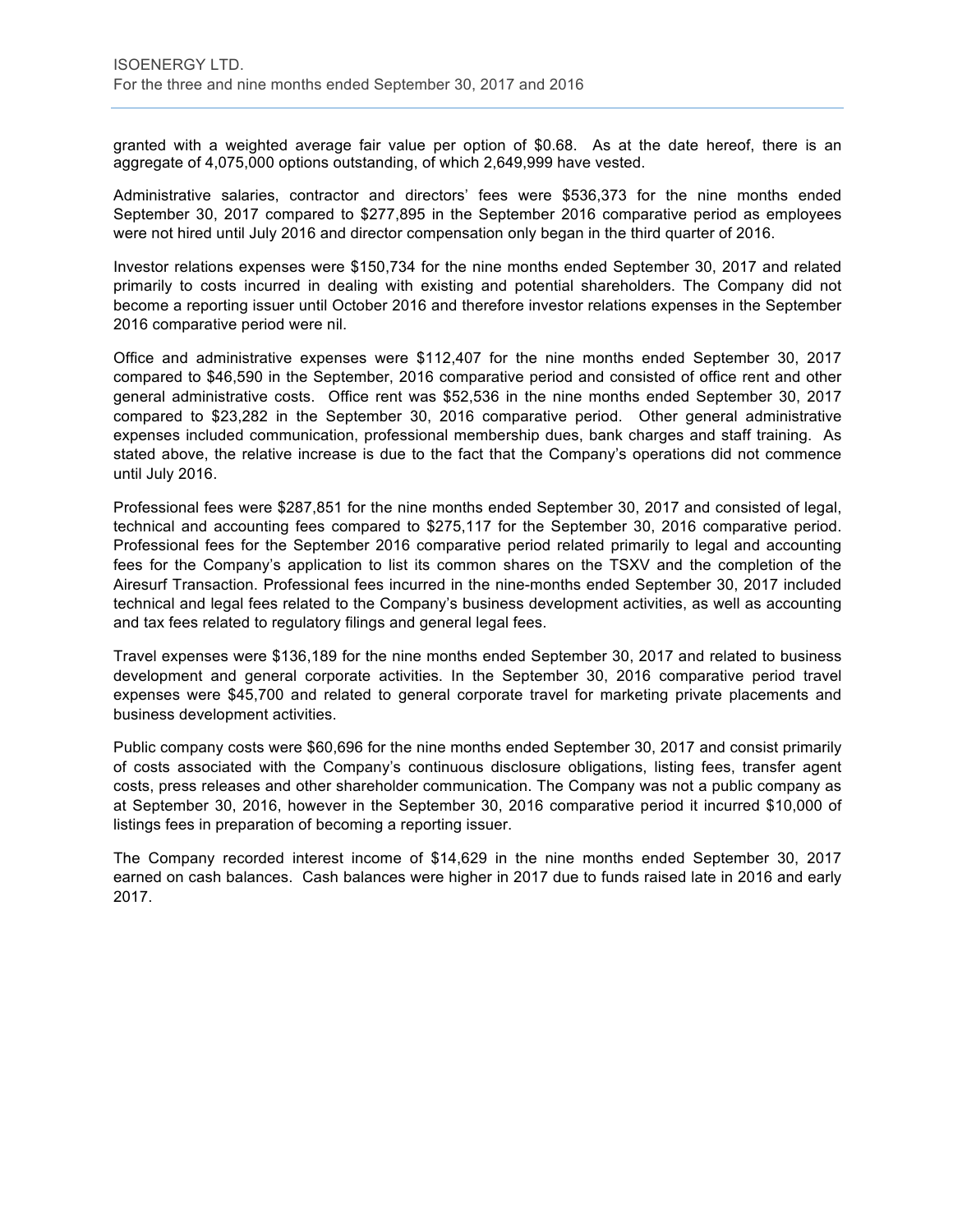|                                                 | For the nine months ended<br>September 30 |               |    |            |  |  |
|-------------------------------------------------|-------------------------------------------|---------------|----|------------|--|--|
|                                                 |                                           | 2017          |    | 2016       |  |  |
| Loss from operations                            | \$                                        | (2, 110, 680) | \$ | (727,960)  |  |  |
| Statutory rate                                  |                                           | 27%           |    | 27%        |  |  |
| Expected income tax recovery                    | \$                                        | (569, 884)    | S  | (196, 549) |  |  |
| Permanent differences                           |                                           |               |    |            |  |  |
| Share-based compensation                        |                                           | 227,005       |    |            |  |  |
| Other                                           |                                           | 126           |    | (17, 692)  |  |  |
| Flow-through share renunciation                 |                                           | 479,637       |    | 214,241    |  |  |
| Release of flow-through share premium liability |                                           | (161,494)     |    | (72, 199)  |  |  |
| Deferred income tax recovery                    | \$                                        | (24, 610)     | \$ | (72, 199)  |  |  |
|                                                 |                                           |               |    |            |  |  |

A reconciliation of income taxes based on statutory rates and reported taxes is as follows:

In the nine months ended September 30, 2017, the Company recorded a deferred tax recovery of \$24,610 which represents a recovery on losses recognized in the period, offset by the flow-through share renunciation and the reduction of the related flow-through share premium liability. Release of flow-through share premium liability was \$161,494 in the nine months ended September 30, 2017 and is related to the fulfillment of the commitment to spend the required exploration expenditures. In the September 2016 comparative period, there was enough tax attributes to offset the deferred tax liability so no deferred tax liability was recorded, and therefore the 2016 recovery is related to the release of flow-through share premium liability.

The Company raises some of its funds through the issuance of flow-through shares. Based on Canadian tax law, the Company is required to spend this amount on eligible exploration expenditures by December 31 of the year after the shares are issued. The premium paid for each flow-through share, which is the price paid for the flow-through share over the market price of an ordinary share, is recorded as a flowthrough share premium liability. The liability is subsequently reduced when the required exploration expenditures are made, and accordingly, a recovery of flow-through premium is then recorded as a deferred tax benefit.

#### **Three Months Ended September 30, 2017 vs 2016**

During the three months ended September 30, 2017 the Company had a loss of \$616,982 compared to \$429,496 in the three months ended September 30, 2016. The loss was higher in the three-months ended September 30, 2017 primarily due to stock-based compensation expenses of \$259,821 in the three months ended September 30, 2017 compared to nil in the comparative 2016 period as well as an increased level of activity in that the Company had only just commenced exploration activities during the September 2016 quarter.

Share-based compensation charged to the statement of loss and comprehensive loss was \$259,821 in the three months ended September 30, 2017. The first stock options were granted in October 2016 and therefore there is no stock-based compensation expense in the three months ended September 30, 2016. There were no stock options granted in the three months ended September 30, 2017.

Administrative salaries, plus contractor and directors' fees totalling \$172,592 for the three months ended September 30, 2017 were lower than the \$189,651 for the three months ended September 30, 2016 due to a higher proportionate allocation of salaries being recorded as general and administrative expenses in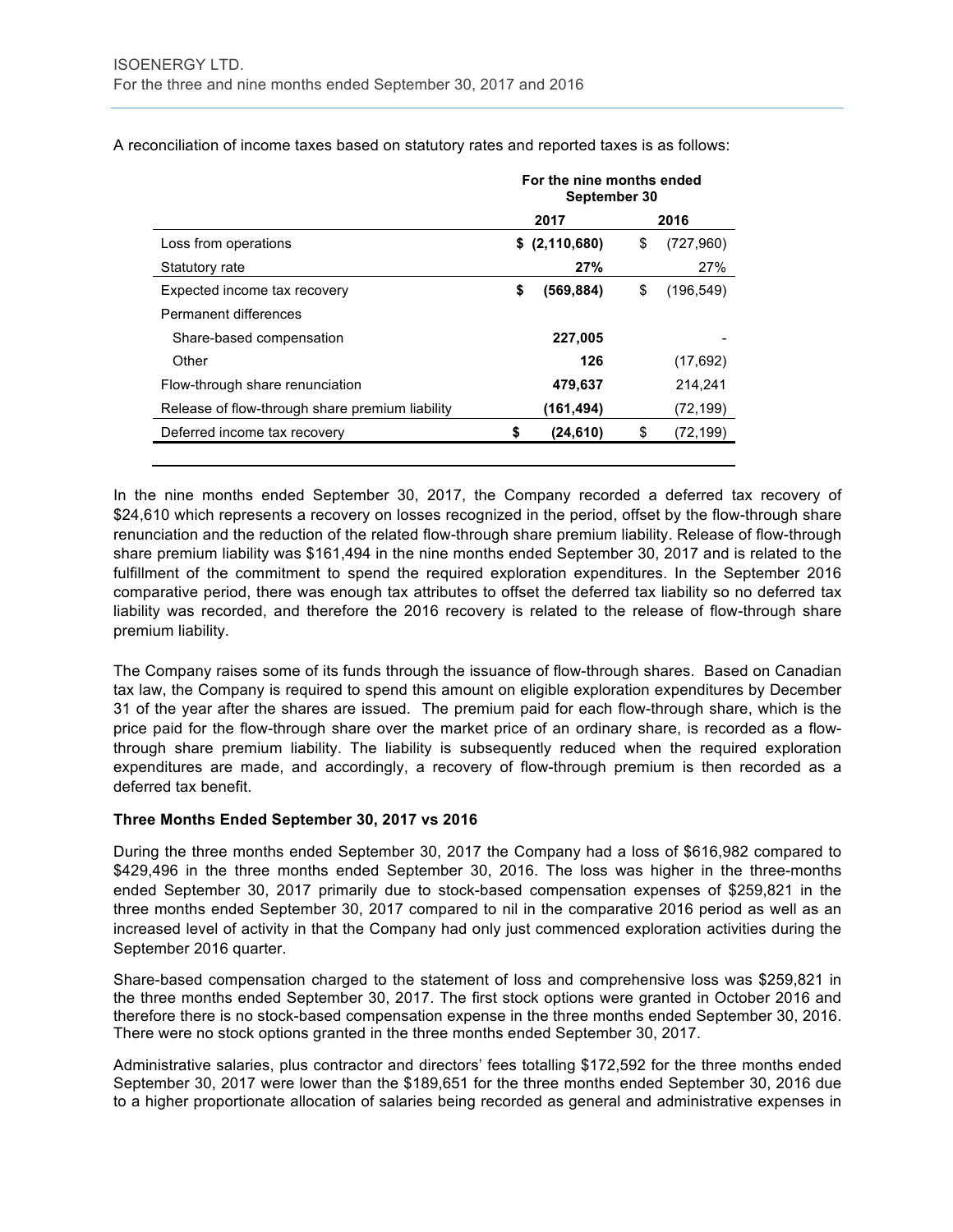2016. In 2016, efforts were focussed on completing the Airesurf Transaction and listing on the TSXV compared to 2017, when exploration activities were a higher priority. Additional salaries and contractor fees are included in exploration and evaluation assets.

Investor relations expenses were \$39,378 for the three months ended September 30, 2017 and relate primarily to costs incurred in dealing with existing and potential shareholders. The Company did not become a reporting issuer until October 2016 and therefore no investor relations expenses were incurred in the three months ended September 30, 2016.

Office and administrative expenses were \$35,902 for the three months ended September 30, 2017 compared to \$18,885 in the three months ended September 30, 2016 and consisted of office rent and other general administrative costs. The increase is primarily due to office rent incentives received in 2016 compared to 2017 and a general increase in corporate activity.

Professional fees were \$173,224 for the three months ended September 30, 2017 and consisted of legal, technical and accounting fees compared to \$261,211 for the three months ended September 30, 2016. Professional fees for the three months ended September 2016 included legal and accounting fees incurred in connection with the Company's application to list its common shares on the TSXV and the completion of the Airesurf Transaction. Professional fees for the three months ended September 30, 2017 included technical and legal fees related to the Company's business development activities, accounting and tax fees related to regulatory filings and general legal fees.

Travel expenses were \$16,624 for the three months ended September 30, 2017 and related to business development and general corporate activities. In the three months ended September 30, 2016, travel expenses were \$13,370 and related to general corporate travel relating to marketing of private placements and business development activities.

Public company costs were \$29,499 for the three months ended September 30, 2017 and consisted primarily of costs associated with the Company's continuous disclosure obligations and listing fees (including OTCQX), transfer agent costs, press releases and other shareholder communication. The Company was not a reporting issuer as at September 30, 2016, however it incurred \$10,000 in listing fees in preparation for listing on the TSXV in October 2016.

The Company recorded interest income of \$14,183 in the three months ended September 30, 2017 earned on cash balances. Cash balances were higher in 2017 due to funds raised late in 2016 and early 2017.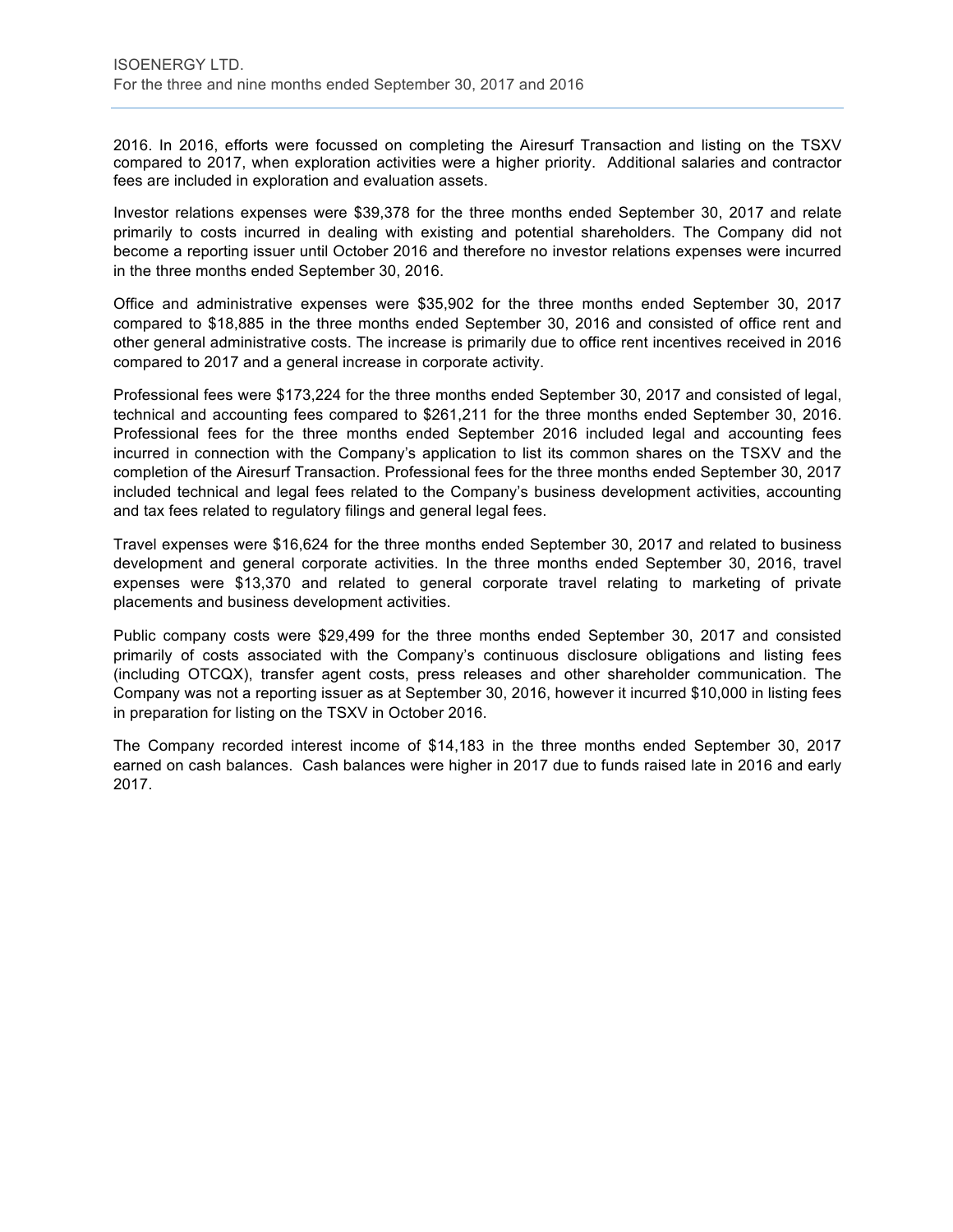|                                       | For the three months ended<br>September 30 |            |    |            |  |  |
|---------------------------------------|--------------------------------------------|------------|----|------------|--|--|
|                                       |                                            | 2017       |    | 2016       |  |  |
| Loss from operations                  | \$                                         | (712, 867) | \$ | (501, 695) |  |  |
| Statutory rate                        |                                            | 27%        |    | 27%        |  |  |
| Expected income tax recovery          | \$                                         | (192, 474) | \$ | (135, 458) |  |  |
| Permanent differences                 |                                            |            |    |            |  |  |
| Share-based compensation              |                                            | 70,152     |    |            |  |  |
| Other                                 |                                            | (504)      |    | (78, 784)  |  |  |
| Flow-through share renunciation       |                                            | 40,614     |    | 214,242    |  |  |
| Release of flow-through share premium |                                            |            |    |            |  |  |
| liability                             |                                            | (13, 673)  |    | (72,199)   |  |  |
| Deferred income tax recovery          | \$                                         | (95,885)   | \$ | (72,199)   |  |  |

A reconciliation of income taxes based on statutory rates and reported taxes is as follows:

In the three months ended September 30, 2017, the Company recorded a deferred tax recovery of \$95,885 which reflects a deferred tax recovery on losses recognized in the period, offset by the flowthrough share renunciation and the release of the flow-through share premium liability. Release of flowthrough share premium liability was \$13,673 in the three months ended September 30, 2017 and is related to the fulfillment of the commitment to spend the required exploration expenditures. In the threemonths ended September 2016, there was enough tax attributes to offset the deferred tax liability so no deferred tax liability was recorded, and therefore the 2016 recovery is related to the release of flowthrough share premium liability.

#### **Financial Position**

.

The following financial data is derived from the Interim Financial Statements and should be read in conjunction with Iso's audited Annual Financial Statements.

|                                   | <b>September 30, 2017</b> |    | <b>December 31, 2016</b> | <b>September 30, 2016</b> |
|-----------------------------------|---------------------------|----|--------------------------|---------------------------|
| Exploration and evaluation assets | \$<br>38.554.483          | S  | 32,991,814               | \$<br>31,105,185          |
| Total assets                      | \$<br>42.814.014          | \$ | 39,791,620               | \$<br>38,385,965          |
| <b>Total current liabilities</b>  | \$<br>369.471             | \$ | 468.309                  | \$<br>932.294             |
| Total non-current liabilities     | \$<br>251.128             | \$ | 136.588                  | \$                        |
| Working capital $(1)$             | \$<br>3.966.605           | \$ | 6.416.503                | \$<br>6.363.096           |
| Cash dividend declared per share  | Nil<br>$\sim$ $\sim$      |    | Nil<br>.                 | Nil                       |

(1) Working capital is defined as current assets less accounts payable and accrued liabilities

During the nine months ended September 30, 2017, the Company capitalized \$2,274,681 of exploration expenditures, of which \$1,947,141 was cash expenditures (see Exploration and Evaluation Spending below) and \$3,287,988 which related to the purchase price paid for the acquisition of the Radio property and the Geiger property (consisting of \$247,988 in cash and the balance in common shares. In addition, the Company received net proceeds of \$1,016,679 from the issuance of common shares and incurred a loss of \$2,086,070, and cash outflows from operations of \$1,149,276 (see discussion above).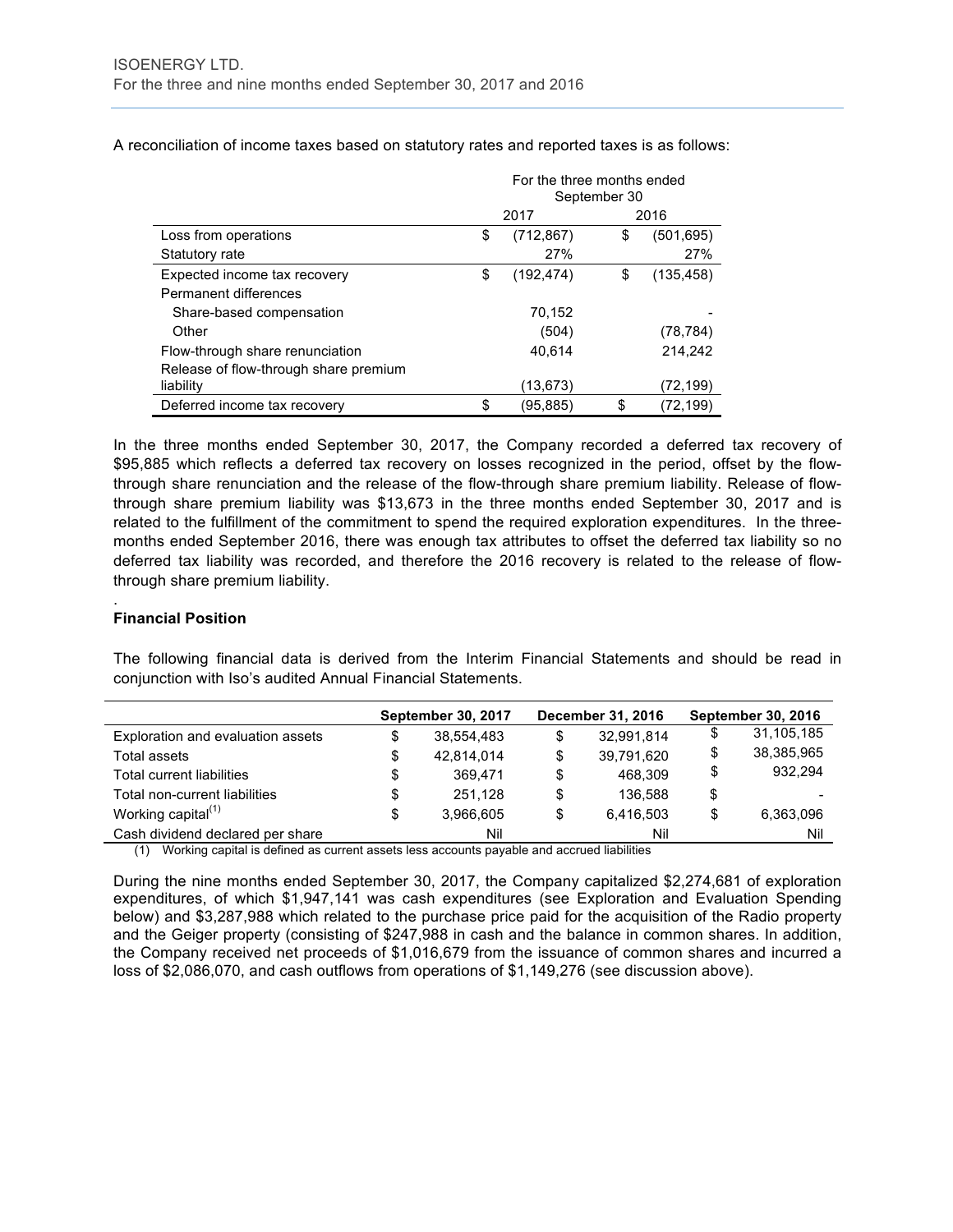# **DISCUSSION OF OPERATIONS**

#### **Exploration and Evaluation Spending**

During the nine months ended September 30, 2017, Iso incurred an aggregate of \$2,274,681 of deferred exploration expenditures on its properties as set forth below. The Company did not incur any deferred exploration expenditures during the comparative period in 2016, as it only formally commenced operations in October 2016.

|                                      | Radio |         |    | Thorburn  |    | Madison |         | Other |         | Total |             |
|--------------------------------------|-------|---------|----|-----------|----|---------|---------|-------|---------|-------|-------------|
| <b>Drilling</b>                      | \$    | 554,119 | \$ | 595,549   | \$ |         | 383     | \$    |         | \$    | 1,150,051   |
| <b>Geological and</b><br>geophysical |       |         |    | 56.930    |    |         | 103.814 |       |         |       | 160.744     |
| <b>Labour and wages</b>              |       | 97,178  |    | 100,739   |    | 25,052  |         |       | 117.292 |       | 340,261     |
| <b>Geochemistry and</b>              |       |         |    |           |    |         |         |       |         |       |             |
| assays                               |       | 71.421  |    | 68.725    |    |         |         |       |         |       | 140.146     |
| Camp costs                           |       | 45.628  |    | 58.314    |    |         | 22      |       | 3.593   |       | 107,557     |
| <b>Travel and other</b>              |       | 10.948  |    | 17.391    |    |         | 2.107   |       | 17.936  |       | 48,382      |
|                                      |       | 779,294 |    | 897.648   |    |         | 131,378 |       | 138,821 |       | 1.947.141   |
| Stock-based                          |       |         |    |           |    |         |         |       |         |       |             |
| compensation                         |       | 79,677  |    | 78.793    |    |         | 26.916  |       | 117.596 |       | 302,982     |
| <b>Depreciation</b>                  |       |         |    |           |    |         |         |       | 24,558  |       | 24,558      |
|                                      | \$    | 858,971 |    | \$976.441 | \$ |         | 158.294 | \$    | 280.975 |       | \$2,274,681 |

During the nine month period ended September 30, 2017, Iso actively explored three of its nine properties, Radio, Thorburn Lake and Madison, however did not perform any exploration in the three months ended September 30, 2017.

The Company intends to actively explore all of its projects as and when funds permit. The nature and extent of further exploration on any of the Company's properties however will depend on the results of completed exploration activities, an assessment of its recently acquired properties and the Company's financial resources.

A description of these exploration activities during the nine month period ended September 30, 2017 is set forth below.

#### Radio

At the Radio property, drilling was carried out between January 17 and February 9, 2017 with two core rigs completing 10 drill holes totaling 3,913 metres. Eight of the 10 drill holes targeted a zone of basement clay alteration identified in 2016. Some of the drilling infilled gaps on sections tested in 2016, but most consisted of 200 metre step-outs along-strike or 50-100 metre step-outs up-dip and downdip. Drill hole RD17-27, a 50-metre step-out up-dip of 2016 drill hole RD16-21A, is the first drill hole at Radio to encounter elevated uranium geochemistry. It intersected 143 ppm uranium over 0.2 metres (240.5-240.7 metres) in a clay altered graphitic fault within the broader zone of basement clay alteration. Although the alteration zone was extended along strike to the northeast, it is waning in volume and intensity in that direction. As well, no significant basement alteration was observed in stepouts to the southwest. Additionally, one hole was drilled to complete a 2013 drill fence along the Roughrider trend, and another was completed on a DC-resistivity anomaly in the northern part of the property.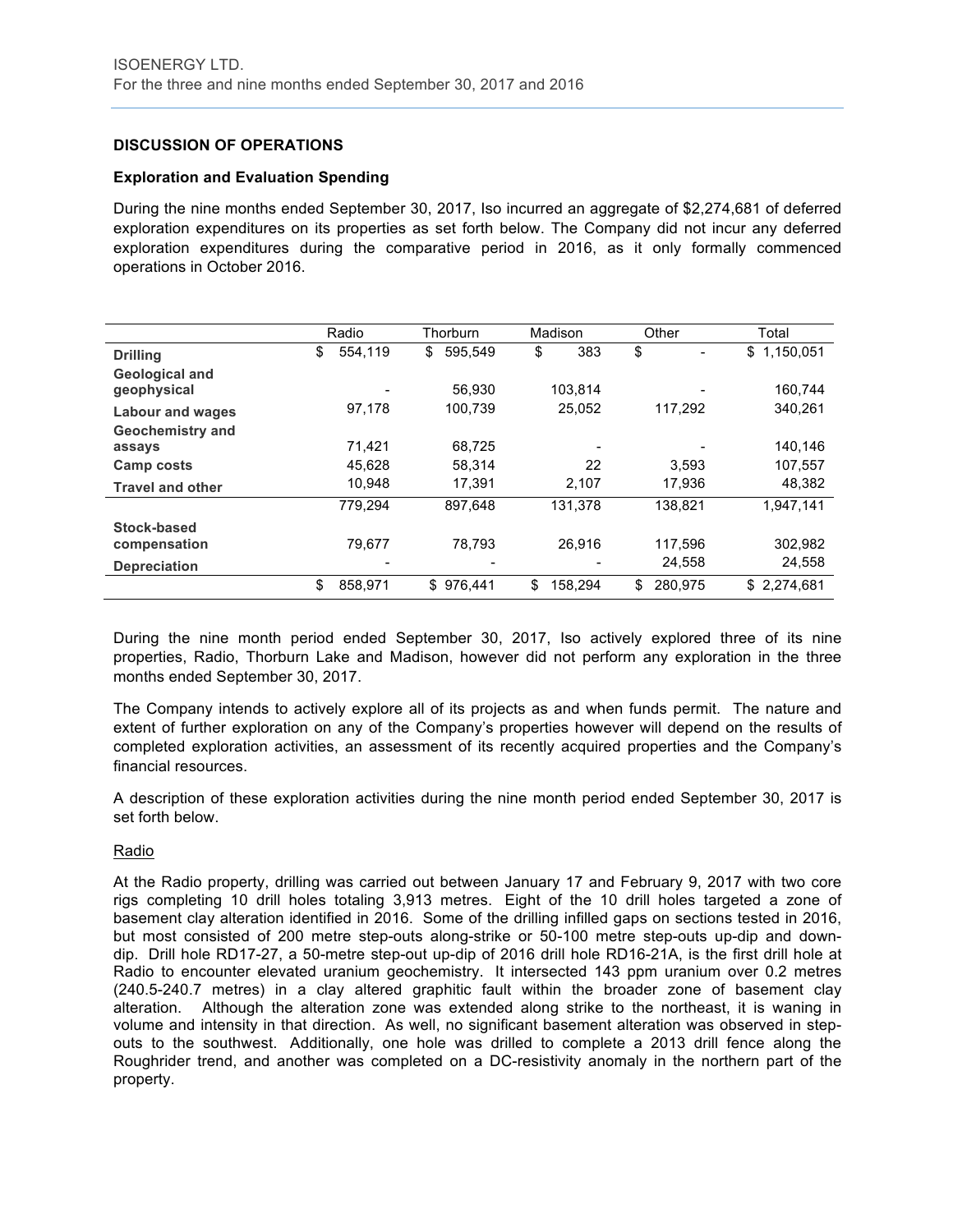Radio remains a high priority exploration property, as additional drill targets remain to be evaluated, especially in the context of recent nearby exploration successes.

#### Thorburn Lake

In the first quarter of 2017, a total of 4,512 metres of drilling was completed in 10 drill holes at Thorburn Lake. The focus of the program was to evaluate extensions of the weakly mineralized zone drilled in 2016 along-strike to the northeast beneath lake ice, and to evaluate geophysical anomalies generated by a DC-resistivity geophysical program completed in 2016. Depth to the sub-Athabasca unconformity at Thorburn Lake ranges from 290 to 350 metres. Although no significant mineralization was intersected, drill holes TBN17-21 and TBN17-28 extended favourable structure and graphitic units to the northeast. Additionally, coincident structure, alteration and anomalous uranium pathfinder element geochemistry in the sandstone of drill holes TBN-17-23 and TBN-17-27 suggests that they may have over-shot their optimal targets. Additional drilling on this section is warranted.

Future work on the Thorburn Lake property will include follow-up drilling in the area of TBN17-23 and 27, drill evaluations of other geophysical anomalies generated in 2016 and an extension of the geophysical coverage to the southwest half of the property, which is essentially unexplored to date. Also, a DC-Resistivity geophysical survey at Thorburn Lake designed to extend coverage from 2016 is still planned and is scheduled to be completed in the fourth quarter of this year.

#### Madison

A total of 20 line-kilometres of DC-resistivity geophysical surveying was completed at the Madison property during the period from March  $28<sup>th</sup>$  to April 21<sup>st</sup>, 2017. Results have been compiled with an airborne electromagnetic (VTEM) survey flown by NexGen in 2014. A preliminary interpretation of the combined datasets has resulted in several drilling targets, many of which are discrete VTEM anomalies coincident with DC-resistivity lows and/or magnetic lineaments.

#### **SUMMARY OF QUARTERLY RESULTS**

The following information is derived from the Company's financial statements, and should be read in conjunction with the Company's Annual Financial Statements as well as the unconsolidated interim financial statements for the period ended September 2016 and subsequent periods.

|                           | September 30,<br>2017 |            | June 30, 2017    | <b>March 31, 2017</b> |    | December 31,<br>2016 | September 30,<br>2016 | June 30, 2016  |
|---------------------------|-----------------------|------------|------------------|-----------------------|----|----------------------|-----------------------|----------------|
| Revenue                   |                       | <b>Nil</b> | Nil              | Nil                   |    | Nil                  | Nil                   | Nil            |
| Loss<br>Basic loss per    |                       | (616, 982) | \$<br>(657, 860) | \$<br>811.228)        | S  | 1.889.543)           | \$<br>429.496)        | \$<br>226,265) |
| share                     |                       | (0.01)     | \$<br>(0.02)     | \$<br>(0.02)          | \$ | (0.05)               | \$<br>(0.01)          | \$<br>(0.05)   |
| Diluted loss per<br>share |                       | (0.01)     | \$<br>(0.02)     | \$<br>(0.02)          | \$ | (0.05)               | \$<br>(0.01)          | \$<br>(0.05)   |

Iso does not derive any revenue from its operations. Its primary focus is the acquisition, exploration and evaluation of resource properties. As a result, the loss per period has fluctuated depending on the Company's activity level and periodic variances in certain items. Quarterly periods are therefore not comparable.

#### **LIQUIDITY AND CAPITAL RESOURCES**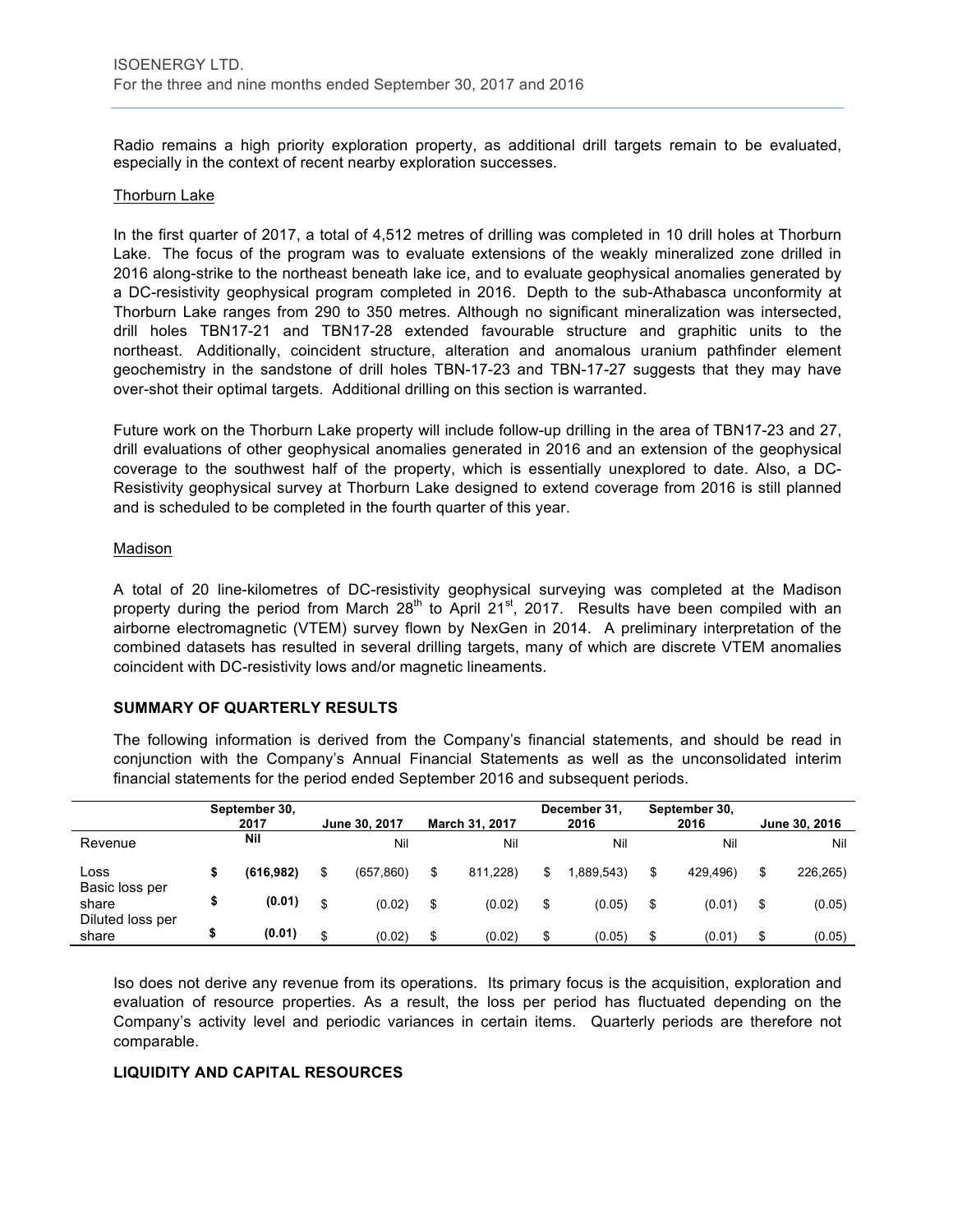Iso has no revenue-producing operations, earns only minimal interest income on cash, and is expected to have recurring operating losses. As at September 30, 2017, the Company had an accumulated deficit of \$4,631,374.

As at the date of this MD&A, the Company has approximately \$3.8 million in cash. The Company's working capital balance as at the date of this MD&A is approximately \$3.6 million, of which \$1,300,000 represents proceeds from the issue of flow-through shares, and as discussed below is allocated to eligible exploration expenditures. As a result, as at the date hereof the Company has sufficient funds to finance its general and administrative costs for at least the next 12 months and complete the planned exploration activities set forth above. The Company's prioperties are in good standing with the applicable governmental authority until between March 20, 2018 and May 25, 2039 and the Company does not have any contractually imposed expenditure requirements.

In 2016, the Company issued 10,299,086 common shares for net proceeds of approximately \$10,300,000 of which, \$4,328,100 represents proceeds for the issuance and sale of flow-through shares. In the nine months ended September 30, 2017, the Company issued 999,999 flow-through common shares for aggregate net proceeds of \$1,017,000. The Company does not have capital expenditure commitments however, as of September 30, 2017, the Company must incur approximately \$1,300,000 of eligible exploration expenditures of which \$200,000 must be incurred by December 31, 2017 and the balance by December 31, 2018.

On an ongoing basis, and particularly in light of current market conditions for mineral exploration, management evaluates and adjusts its planned level of activities, including planned exploration and committed administrative costs, to maintain adequate levels of working capital. As a result, because the Company is dependent on external financing to fund its activities, the Company has reduced its exploration activities at this time pending an improvement in the capital markets.

Management will determine whether to accept any offer to finance weighing such things as the financing terms, the results of exploration, the Company's share price at the time and current market conditions, among others. Circumstances that could impair the Company's ability to raise additional funds include general economic conditions, the price of uranium and the other factors set forth under "Risk Factors" in the MD&A for the period ended December 31, 2016 and above under "Industry and Economic Factors that May Affect the Business". A failure to obtain financing as and when required could require the Company to further reduce its exploration and corporate activity levels.

The Company has not paid any dividends and management does not expect that this will change in the near future.

Working capital is held almost entirely in cash, significantly reducing any liquidity risk of financial instruments held by Iso.

# **OFF-BALANCE SHEET ARRANGEMENTS**

The Company had no off-balance sheet arrangements as at September 30, 2017 or as at the date hereof.

#### **TRANSACTIONS WITH RELATED PARTIES**

Except as noted below, the only transactions between the Company and related parties are transactions between the Company and its key management personnel. Key management personnel include those persons having authority and responsibility for planning, directing and controlling the activities of the Company as a whole. The Company has determined that key management personnel consists of executive and non-executive members of the Company's Board of Directors and corporate officers.

Remuneration attributed to key management personnel as a group for the nine months ended September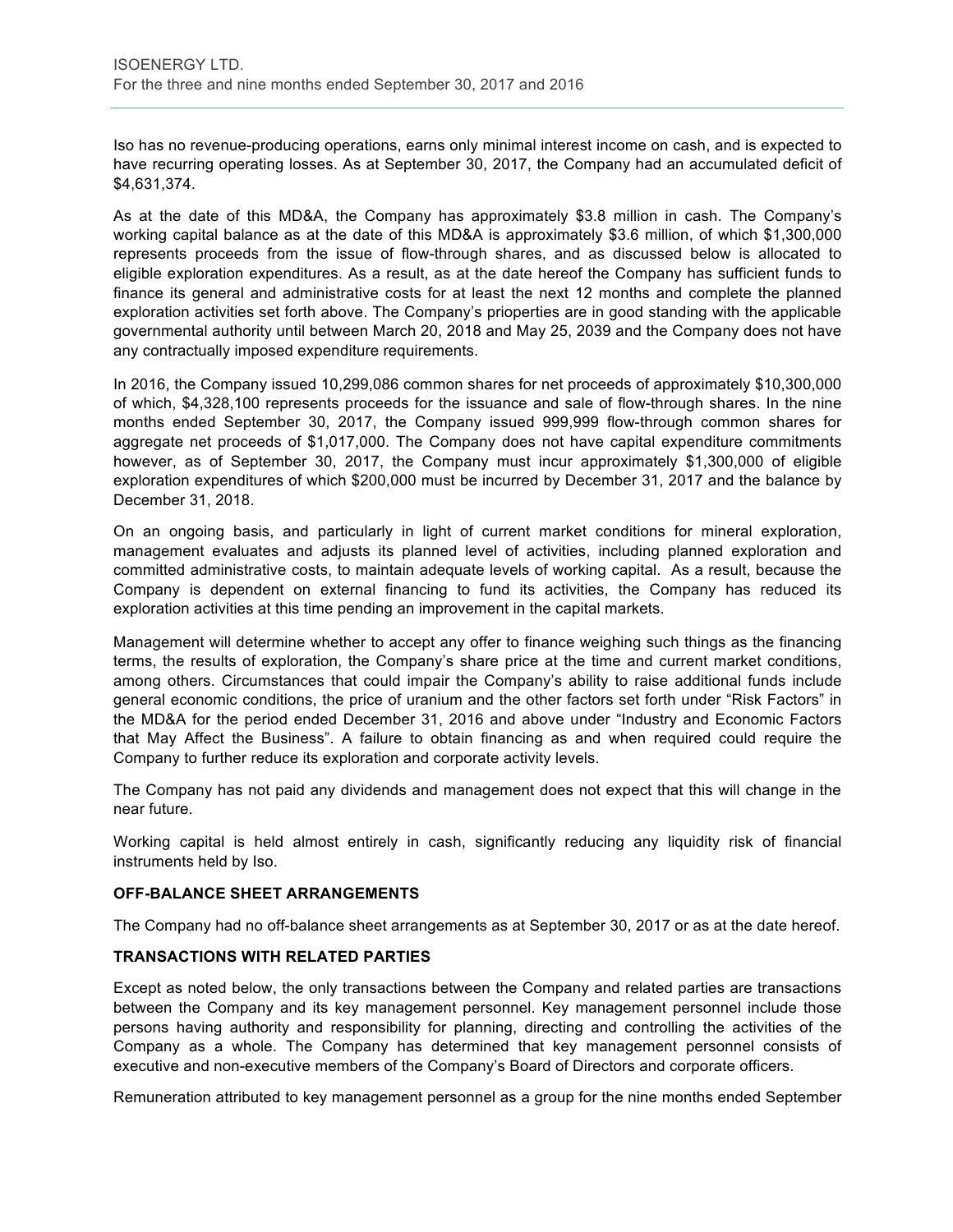#### 30, 2017 is summarized as follows:

|                                                                                |     | <b>Short term</b><br>compensation |   | Share-based<br>compensation | Total |           |
|--------------------------------------------------------------------------------|-----|-----------------------------------|---|-----------------------------|-------|-----------|
| statement<br>the<br>оf<br>Expensed<br>loss<br>in.<br>and<br>comprehensive loss | S   | 426.825                           | S | 691.862                     | S     | 1.118.687 |
| Capitalized to exploration and evaluation assets                               |     | 245.012                           |   | 266.497                     |       | 511,509   |
|                                                                                | \$. | 671.837                           | S | 958.359                     |       | .630,196  |

As of September 30, 2017, \$nil (December 31, 2016 – \$70,012) was included in accounts payable and accrued liabilities owing to directors and officers for compensation.

In the nine months ended September 30, 2016 short-term compensation to key management personnel was \$316,377, of which \$213,509 was expensed and included in salaries and benefits on the statement of loss and comprehensive loss and \$102,868 was capitalized to exploration and evaluation assets. As of September 30, 2016, no stock options had been issued.

# **OUTSTANDING SHARE DATA**

The authorized capital of Iso consists of an unlimited number of common shares. As of November 6, 2017, there were 46,060,548 common shares outstanding and 4,075,000 stock options outstanding, each entitling the holder to purchase one common share of Iso at the prices set forth below.

| Stock options outstanding at November 6, 2017 are as follows: |  |
|---------------------------------------------------------------|--|
|---------------------------------------------------------------|--|

|                   | Exercise price | Number of options |    | Exercise price |                  |
|-------------------|----------------|-------------------|----|----------------|------------------|
| Number of options | per option     | exercisable       |    | per option     | Expiry date      |
| 3,675,000         | \$<br>1.00     | 2,450,000         |    | 1.00           | October 25, 2021 |
| 100.000           | \$<br>1.00     | 100.000           | S  | 1.00           | October 24, 2021 |
| 250,000           | \$<br>1.00     | 83.333            | \$ | 1.00           | January 4, 2022  |
| 50.000            | \$<br>1.00     | 16.666            |    | 1.00           | May 25, 2022     |
| 4,075,000         | \$<br>1.00     | 2,649,999         |    | 1.00           |                  |

#### **CRITICAL ACCOUNTING JUDGMENTS, ESTIMATES AND ASSUMPTIONS**

The preparation of the financial statements requires management to make judgments, estimates and assumptions that affect the reported amounts of assets, liabilities and contingent liabilities at the date of the financial statements and the reported amounts of revenues and expenses during the reporting period. Estimates and assumptions are continuously evaluated and are based on management's experience and other factors, including expectations of future events that are believed to be reasonable in the circumstances. Uncertainty about these judgments, estimates and assumptions could result in a material adjustment to the carrying amount of the asset or liability affected in future periods.

Information about significant areas of estimation uncertainty considered by management in preparing the Interim Financial Statements is as follows:

#### *i. Impairment*

At the end of each financial reporting period the carrying amounts of the Company's non-financial assets are reviewed to determine whether there is any indication that those assets have suffered an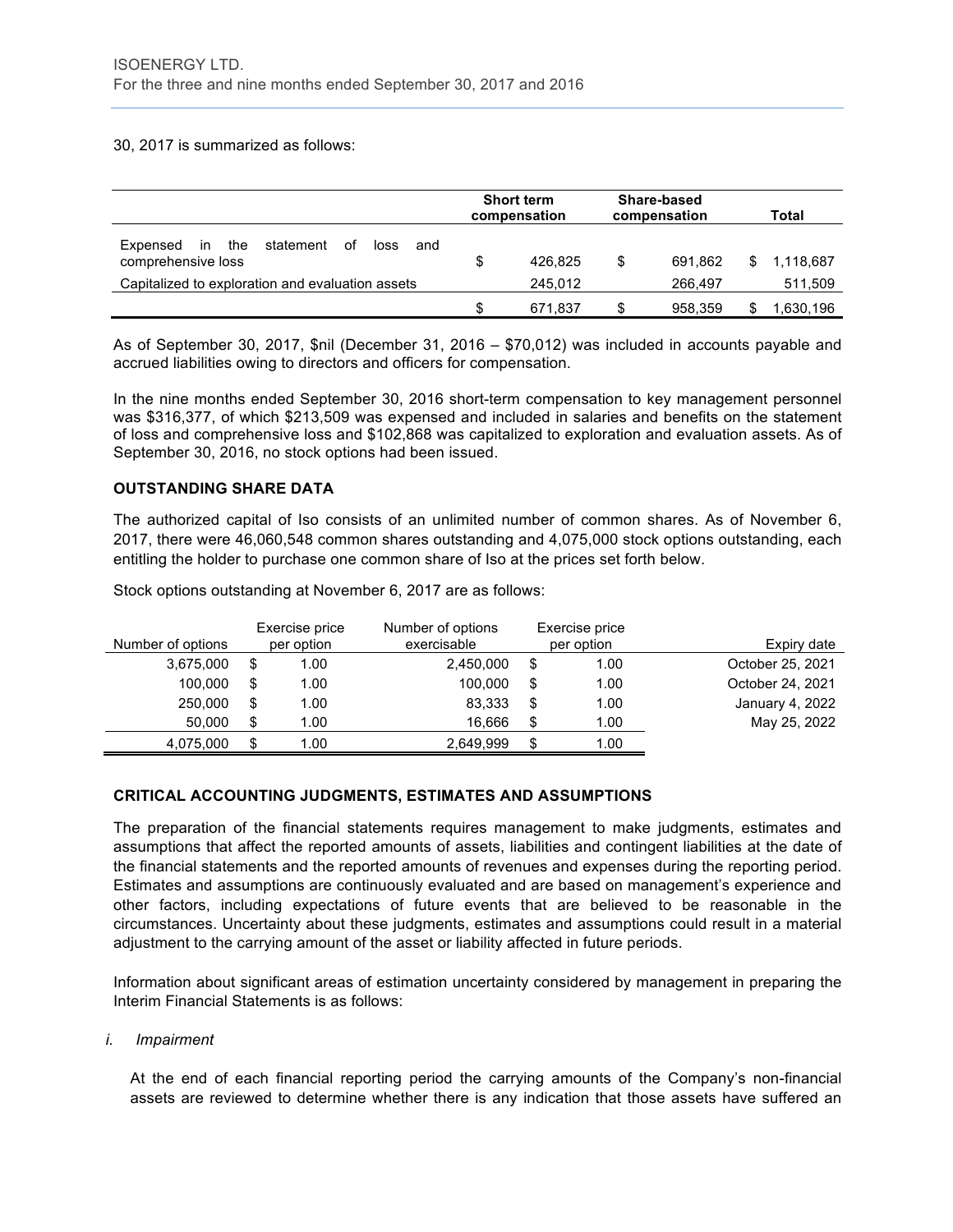impairment loss or reversal of previous impairment. Where such an indication exists, the recoverable amount of the asset is estimated in order to determine the extent of the impairment, if any. With respect to exploration and evaluation assets, the Company is required to make estimates and judgments about the future events and circumstances and whether the carrying amount of intangible exploration assets exceeds its recoverable amount. Recoverability depends on various factors, including the discovery of economically recoverable reserves, the ability of the Company to obtain the necessary financing to complete development and upon future profitable production or proceeds from the disposition of the exploration and evaluation assets themselves. Additionally, there are numerous geological, economic, environmental and regulatory factors and uncertainties that could impact management's assessment as to the overall viability of its properties or its ability to generate future cash flows necessary to cover or exceed the carrying value of the Company's exploration and evaluation assets.

#### *ii. Share-based payments*

The Company uses the Black-Scholes option pricing model to determine the fair value of options in order to calculate share-based payment expenses. The Black-Scholes model involves six key inputs to determine fair value of an option: risk-free interest rate, exercise price, market price at date of issue, expected dividend yield, expected life, and expected volatility. Certain of the inputs are estimates that involve considerable judgment and are, or could be, affected by significant factors that are out of the Company's control. The Company is also required to estimate the future forfeiture rate of options based on historical information in its calculation of share-based payment expenses.

# **CHANGES IN ACCOUNTING POLICIES**

The accounting policies followed by the Company are set out in Note 4 to the Annual Financial Statements.

#### **Future Accounting Pronouncements:**

The following standards have not been adopted by the Company and are being evaluated to determine their impact:

- IFRS 9 is a new standard that replaced IAS 39 for classification and measurement of financial instruments, effective for annual periods beginning on or after January 1, 2018. The extent of the impact of adoption of the standard has not yet been determined.
- IFRS 16 is a new standard that will replace IAS 17 for the accounting and measurement of leases with a term of more than 12 months, effective for annual periods beginning on or after January 1, 2019. The Company does not expect the standard to have a material impact on its financial statements.
- IFRS 2 is an amended standard to clarify how to account for certain types of share-based payment transactions, effective for annual periods beginning on or after January 1, 2018. The amendments provide for the effects of vesting and non-vesting conditions on the measurement of cash-settled share-based payments, share-based payment transactions with a net settlement feature for withholding tax obligations, and a modification to the terms and conditions of a sharebased payment that changes the classification of the transaction from cash-settled to equitysettled. The extent of the impact of adoption of the amended standard has not yet been determined.

## **CAPITAL MANAGEMENT**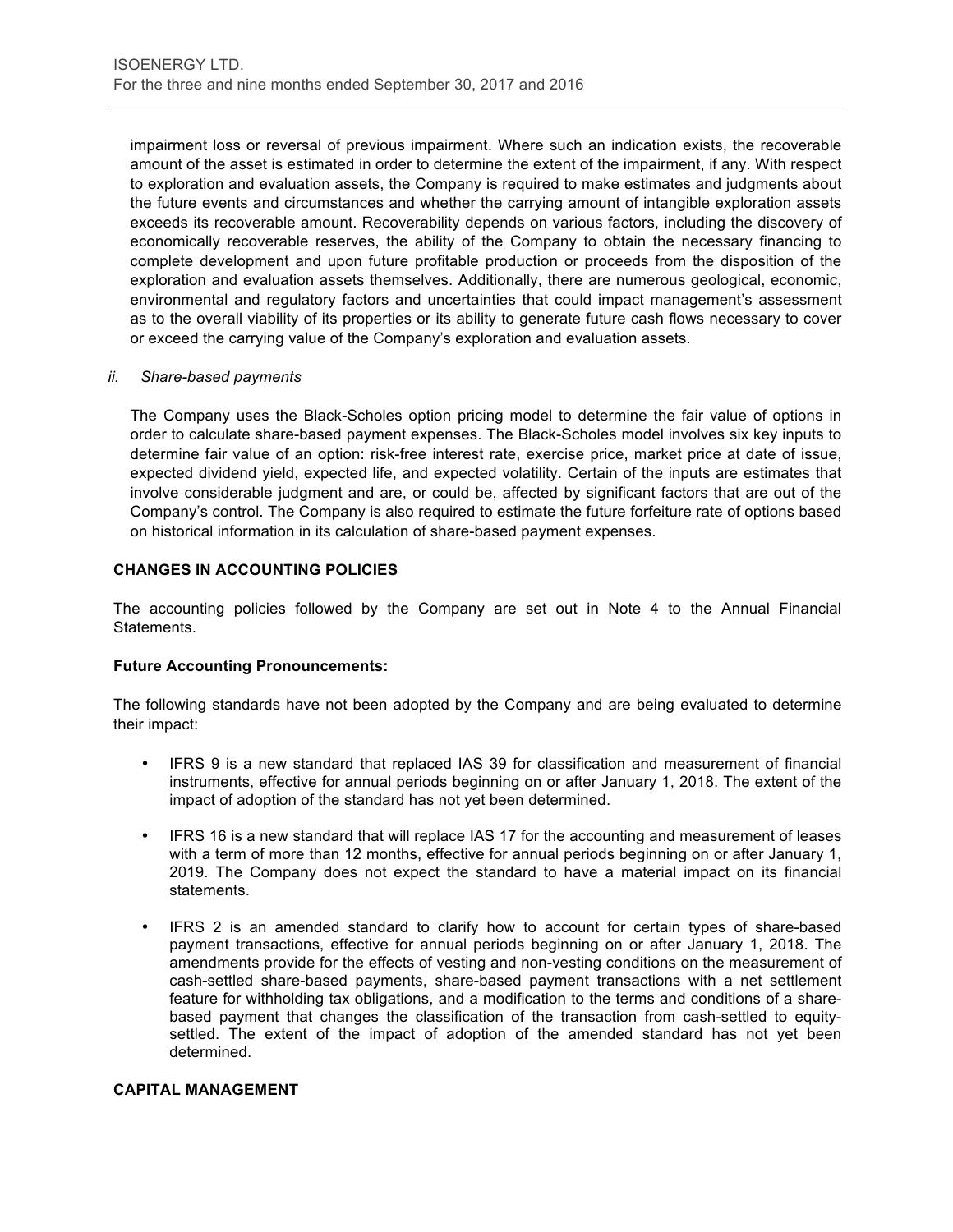The Company manages its capital structure and makes adjustments to it, based on the funds available to the Company, in order to support the acquisition, exploration and evaluation of assets. The Board does not impose quantitative return on capital criteria for management, but rather relies on the expertise of the Company's management to sustain the future development of the business.

In the management of capital, the Company considers all types of equity and is dependent on third party financing, whether through debt, equity, or other means. Although the Company has been successful in raising funds to date, there is no assurance that the Company will be successful in obtaining required financing in the future or that such financing will be available on terms acceptable to the Company.

The properties in which the Company currently has an interest are in the exploration stage. As such the Company, has historically relied on the equity markets to fund its activities. The Company will continue to assess new properties and seek to acquire an interest in additional properties if it determines that there is sufficient geologic or economic potential and if it has adequate financial resources to do so.

Management reviews its capital management approach on an ongoing basis and believes that this approach, given the relative size of the Company, is reasonable. The Company is not subject to externally imposed capital requirements. There were no changes in the Company's approach to capital management during the period.

## **FINANCIAL INSTRUMENTS**

The Company's financial instruments consist of cash, amounts receivable, accounts payable and accrued liabilities.

The fair values of the Company's financial instruments approximate their carrying value, due to their short-term maturities or liquidity. The Company's cash and amounts receivable are classified as loans and receivables and are initially recorded at fair value and subsequently at amortized cost with accrued interest recorded in accounts receivable.

#### **Financial instrument risk exposure**

As at September 30, 2017, the Company's financial instrument risk exposure and impact thereof on the Company's financial instruments is summarized below:

# **(a) Credit Risk**

Credit risk is the risk that one party to a financial instrument will fail to discharge an obligation and cause the other party to incur a financial loss. As at September 30, 2017, the Company has cash on deposit with a large Canadian bank. Credit risk is concentrated as a significant amount of the Company's cash and cash equivalents is held at one financial institution. Management believes the risk of loss to be remote. The Company's amounts receivable consists of input tax credits receivable from the Government of Canada and interest accrued on cash equivalents. Accordingly, the Company does not believe it is subject to significant credit risk.

#### **(b) Liquidity Risk**

Liquidity risk is the risk that an entity will encounter difficulty in raising funds to meet its obligations under financial instruments. The Company manages liquidity risk by maintaining sufficient cash balances. Liquidity requirements are managed based on expected cash flows to ensure that there is sufficient capital to meet short-term obligations. As at September 30, 2017, the Company had a working capital balance of \$3,966,605, including cash of \$4,158,496.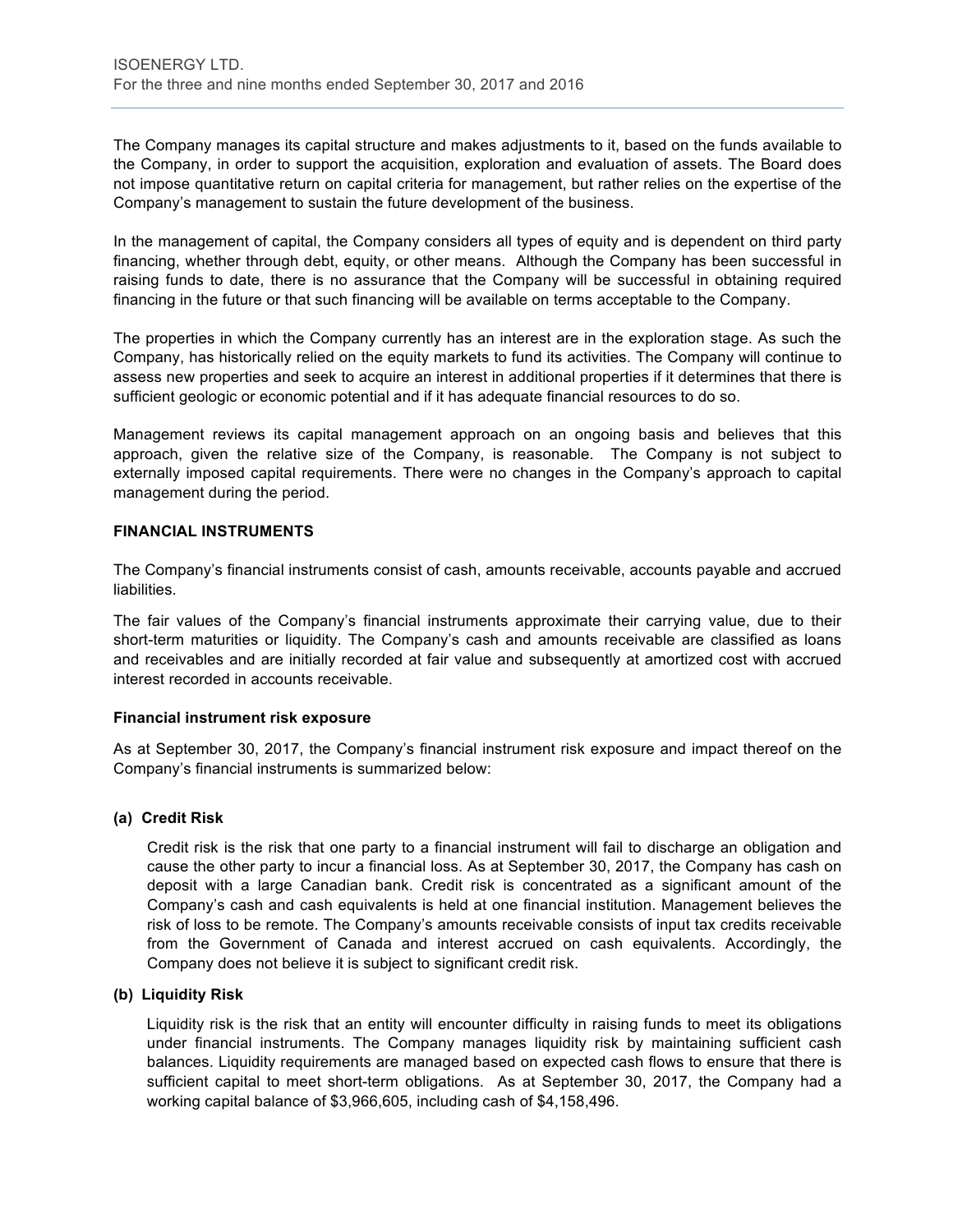### **(c) Market Risk**

Market risk is the risk of loss that may arise from changes in market factors such as interest rates, foreign exchange rates and commodity and equity prices.

#### **(i) Interest Rate Risk**

Interest rate risk is the risk that the future cash flows from a financial instrument will fluctuate due to changes in market interest rates. The Company holds its cash in bank accounts that earn variable interest rates. Due to the short-term nature of these financial instruments, fluctuations in market rates do not have a significant impact on the estimated fair value of the Company's cash and cash equivalent balances as of September 30, 2017.

### **(ii) Foreign Currency Risk**

The functional currency of the Company is the Canadian dollar. Currency transaction risk and currency translation risk is the risk that fluctuations of the Canadian dollar in relation to other currencies may impact the fair value of financial assets, liabilities and operating results. As of September 30, 2017, the Company had no financial assets and liabilities that were subject to currency translation risk. The Company maintains a Canadian dollar bank account in Canada.

### **(iii) Price risk**

The Company is exposed to price risk with respect to commodity and equity prices. Equity price risk is defined as the potential adverse impact of movements in individual equity prices or general movements in the level of the stock market on the Company's financial performance. Commodity price risk is defined as the potential adverse impact of commodity price movements and volatilities on financial performance and economic value. Future declines in commodity prices may impact the valuation of long-lived assets. The Company closely monitors the commodity prices of uranium, individual equity movements, and the stock market. 

#### **RISK FACTORS**

The operations of the Company are speculative due to the high-risk nature of its business which is the exploration of mineral properties. For a comprehensive list of the risks and uncertainties facing the Company, please see "Risk Factors" in the Company's MD&A for the period ended December 31, 2016. These are not the only risks and uncertainties that Iso faces. Additional risks and uncertainties not presently known to the Company or that the Company currently considers immaterial may also impair its business operations. These risk factors could materially affect the Company's future operating results and could cause actual events to differ materially from those described in forward-looking statements relating to the Company.

#### **SEGMENT INFORMATION**

The Company operates in one reportable segment, being the acquisition, exploration and development of uranium properties. All of the Company's non-current assets are located in Canada.

#### **ADDITIONAL DISCLOSURE FOR VENTURE ISSUERS WITHOUT SIGNIFICANT REVENUE**

Additional disclosure concerning Iso's general and administrative expenses and exploration and evaluation expenses and assets is set forth above under "*Results of Operations*" and in the Company's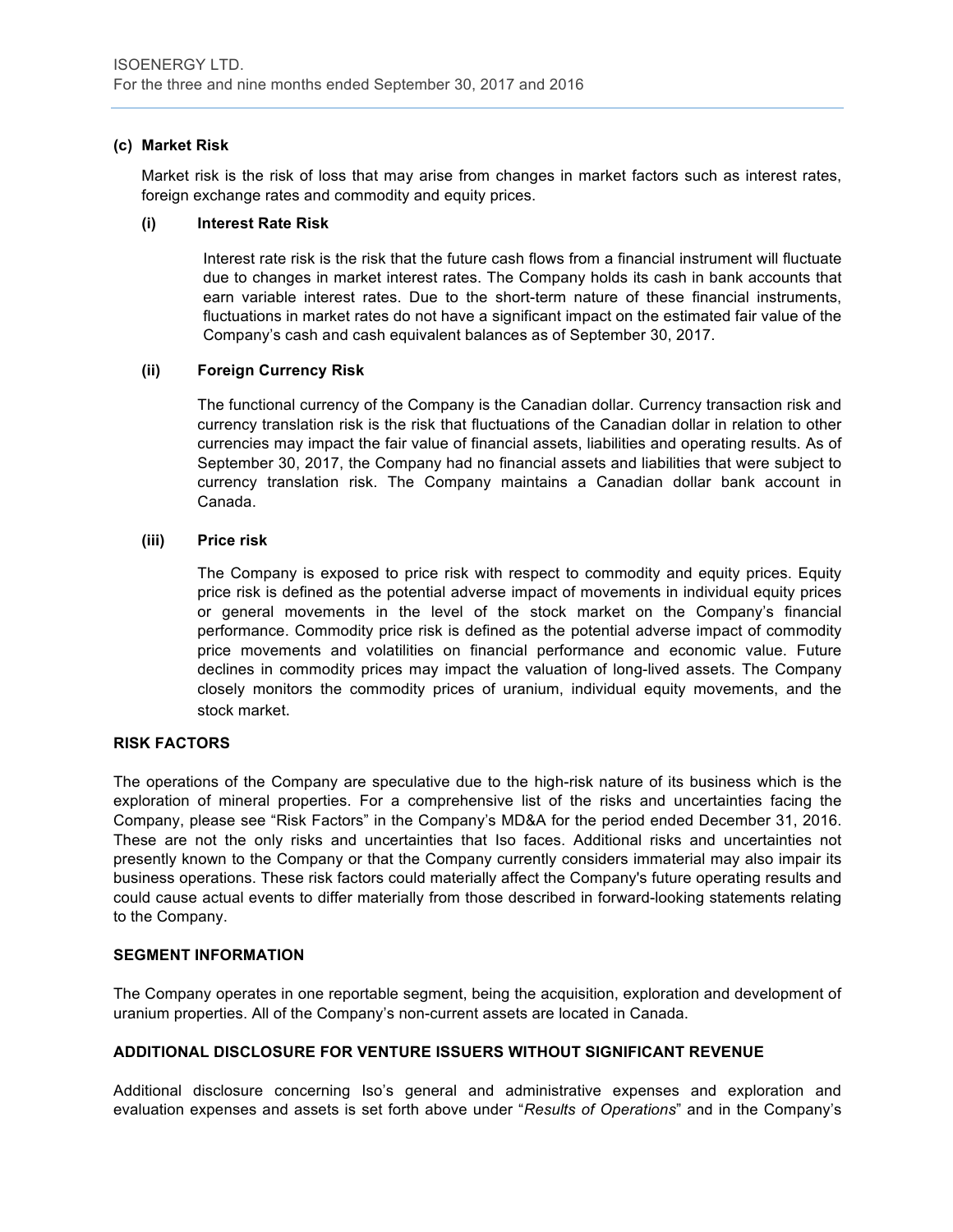statement of loss and comprehensive loss contained in its Interim Financial Statements for the three and months ended September 30, 2017, which is available on Iso's website or on its profile at [www.sedar.com](http://www.sedar.com).

#### **NOTE REGARDING FORWARD-LOOKING INFORMATION**

*This MD&A contains "forward-looking statements" (also referred to as "forward-looking information") within the meaning of applicable Canadian securities legislation. All statements, other than statements of historical facts, included in this MD&A that address activities, events or developments that IsoEnergy expects or anticipates will or may occur in the future, including, without limitation, statements about the future exploration activities; sources, and proposed uses, of funds; capital and operating cost estimates, including general and administrative expenses; expectations regarding the ability to raise capital for future activities; and other such matters are forward-looking statements. When used in this MD&A, the words "estimate", "plan", "anticipate", "expect", "intend", "believe" and similar expressions are intended to identify forward-looking statements.* 

*Forward-looking information and statements are based on the then current expectations, beliefs, assumptions, estimates and forecasts about Iso's business and the industry and markets in which it operates. Forward-looking information and statements are made based upon certain assumptions and other important factors that could cause the actual results, performances or achievements of Iso to be materially different from future results, performances or achievements expressed or implied by such information or statements. Such information and statements are based on numerous assumptions including, among others, that the results of planned exploration activities are as anticipated, the price of uranium, the anticipated cost of planned exploration activities, that general business and economic conditions will not change in a material adverse manner, that financing will be available if and when needed on reasonable terms and that third party contractors, equipment, supplies and governmental and other approvals required to conduct Iso's planned exploration activities will be available on reasonable terms and in a timely manner.* 

*Forward-looking information and statements involve known and unknown risks, uncertainties and other*  factors which may cause the actual results, performance or achievements of Iso to be materially different *from any future results, performance or achievements expressed or implied by such forward-looking statements. Such factors include, among others, risks related to the negative operating cash flow and dependence on third party financing; the uncertainty of additional financing; the limited operating history of Iso; the lack of known mineral resources or reserves; the influence of a large shareholder; alternate sources of energy and uranium prices; aboriginal title and consultation issues; risks related to exploration activities generally; reliance upon key management and other personnel; title to properties; uninsurable risks; conflicts of interest; permits and licences; environmental and other regulatory requirements; political regulatory risks; competition; and the volatility of share prices, all as more particularly described in the "Risk Factors" above.* 

*Although Iso has attempted to identify important factors that could cause actual results to differ materially, there may be other factors that cause results not to be as anticipated, estimated or intended. There can be no assurance that such statements will prove to be accurate as actual results and future events could differ materially from those anticipated in such statements. Accordingly, readers should not place undue reliance on forward-looking statements.*

# **APPROVAL**

The Audit Committee and the Board of Iso have approved the disclosure contained in this MD&A. A copy of this MD&A will be provided to anyone who requests it and can be located, along with additional